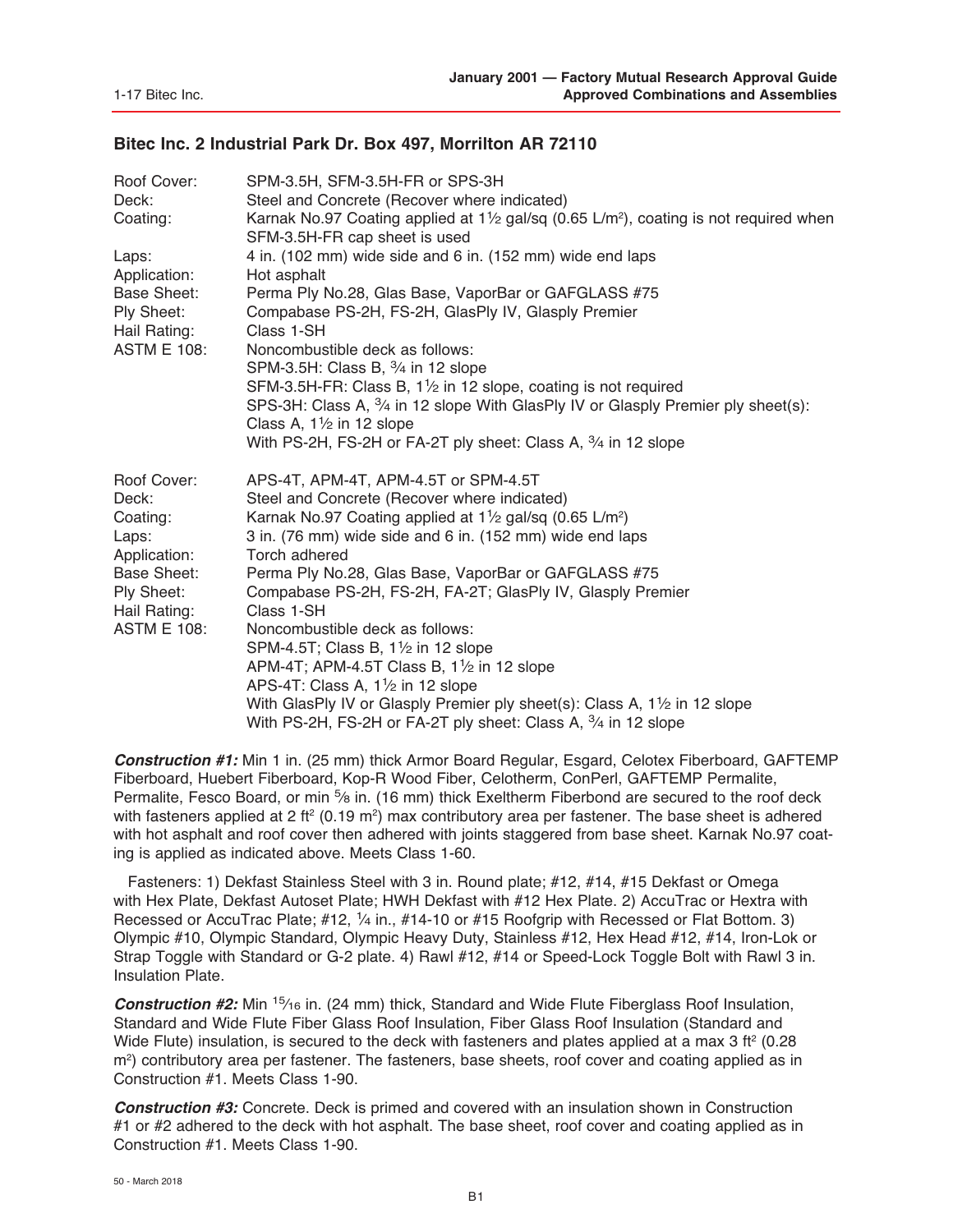*Construction #4:* Insulation shown in Construction #1 or #2 is presecured to the deck. The base sheet is then secured to the roof deck with fasteners shown in Construction #1 applied 12 in. (305 mm) on center along the side and end laps and along the centerline of the base sheet. The roof cover and coating applied as in Construction #1. Meets Class 1-90.

*Construction #5:* Min 1.5 in. (38 mm) thick ACFoam-II, Armor R Plus, Kop-R(II), Polyiso HP-W, Thermal Tec, UltraGard ISO II, UltraGard Gold SP or USIso are loose laid over the deck and covered with min 1 in. (25 mm) thick Armor Board Regular, Esgard, Celotex Fiberboard, GAFTEMP Fiberboard, Huebert Fiberboard, Kop-R Wood Fiber or min 3/4 in. (19 mm) thick Celotherm, ConPerl, GAFTEMP Permalite, Permalite or Fesco Board placed with all joints staggered, and mechanically fastened through the isocyanurate insulation to the deck with fasteners applied at 2 ft<sup>2</sup> (0.19 m<sup>2</sup>) max contributory area per fastener. Refer to Glass Felt BUR cover table for the particular deck type and min cover board type and thickness shown above for fastening requirements. The base sheet and cap sheet and coating are then applied as in Construction #1. For use with hot asphalt adhered roof covers only. Meets Class 1-90.

*Construction #5a:* Min 1.3 in (32 mm) thick ACFoam-II, ACFoam-III, Armor R Plus, Kop-R(II), Polyiso HP-W, Thermal Tec, HPG ISO II, UltraGard or USIso is loose laid over a min 22 ga steel or structural concrete deck. Min  $\frac{3}{4}$  in. (19 mm) thick Celotherm, ConPerl, GAFTEMP Permalite or Fesco Board is placed over the insulation with all joints staggered and mechanically fastenered through the insulation to the deck with fasteners applied at 2 ft<sup>2</sup> (0.2 m<sup>2</sup>) max contributory area per fastener. The base sheet, cap sheet and roof coating is then applied as per Construction #1. For use with hot asphalt adhered roof covers only. Meets Class 1-90.

*Construction #6:* Min 2 in. (51 mm) thick ACFoam Composite, Kop-R(WC) or USIso/Perlite Composite is secured to the deck with fasteners applied at 4 ft<sup>2</sup> (0.37 m<sup>2</sup>) max contributory area per fastener. Refer to Glass Felt BUR cover table for the particular deck type for fastening requirements. The base sheet and cap sheet and coating are then applied as in Construction #1. For use with hot asphalt adhered roof covers only. Meets Class 1-90.

*Construction #7:* Recover. The base sheet is adhered to a smooth surfaced existing BUR cover with hot asphalt. The roof cover and coating applied as in Construction #1. Meets Class 1-60/1-90 per existing roof.

*Construction #8:* Recover. Construction #1, #2 or #4 above may be used in recover applications. For recover over steel deck, the max insulation thickness shall be 1 in. (25 mm). Class 1-60/1-90 per above.

*Construction #9:* Min 1.3 in. (32 mm) ACFoam-II, Armor R Plus, Polyiso HP-W, GAFTEMP Isotherm-RA, Kop-R (WII), Poly ISO 2, UltraGard, US Iso, UltraGard Iso II are mechanically secured to the deck with fasteners applied at 4 ft<sup>2</sup> (0.4 m<sup>2</sup>) max contributory area per fastener. Min 0.75 in. (38 mm) thick Celotherm, ConPerl, GAFTEMP Permalite, Permalite or Fesco Board is secured to the insulation with hot asphalt (all joints are staggered). For deck types and fasteners, see individual insulation listing in the Insulation and Fastener Tables for Approved Glass and Organic Felt Built Up Roofs. Base and cap sheets are hot mopped to the cover board. For use with hot asphalt adhered roof covers only. Meets 1-90.

*Construction #10:* Insulation and cover boards as shown in Construction #5 or #9 are mechanically fastened to the deck with Dekfast, Olympic, Rawl or Buildex fasteners (all metal plates only) at a fastener density of 1 fastener per 2 ft<sup>2</sup>. The base sheet is then adhered to the top surface of the overboard with hot asphalt. One or two plies of GlasPly IV or Glasply Premier, with joints staggered, is adhered to the base sheet with hot asphalt. The roof cover, with joints staggered, is then adhered to the interply sheet with hot asphalt or torching as appropriate. Karnak No. 97 Coating is applied as indicated above. Meets Class 1-90.

*Construction #10a:* Same as Construction #10 except that interply is limited to one ply of Compabase PS-2H, FS-2H or FA-2T, with joints staggered, is adhered to the base sheet with hot asphalt or torching as appropriate. Meets Class 1-90.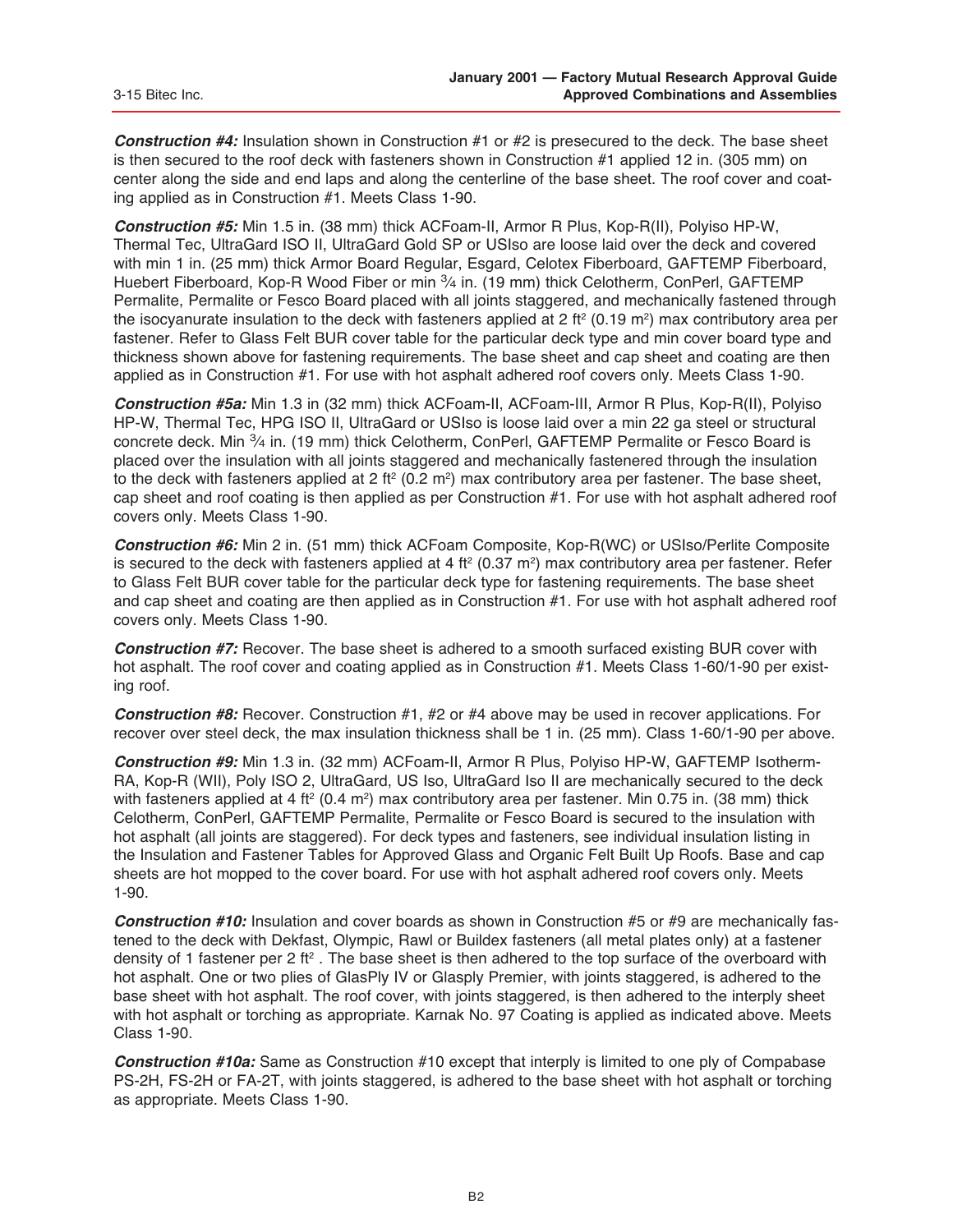# **F**actory **Mutual**



Factory Mutual Research Corporation 1151 Boston-Providence Turnpike P.O. Box 9102 Norwood, MA 02062

(4470)

OB3A7.AM December 30, 1996

### APPROVAL OF INTERPLY SHEETS FOR USE IN CLASS 1 INSULATED ROOF CONSTRUCTIONS

for

# BITEC #2 INDUSTRIAL PARK DRIVE PO BOX 497 LITTLE ROCK, AR 72110

# **l INTRODUCTION**

1.1 Bitec submitted several interply roof membrane products for an evaluation to determine if they meet Factory Mutual Research Corporation (FMRC) Approved Standard 4470 requirements for Class 1 Fire and 1-60 and 1-90 Windstorm Classifications when used as a roofing component in Class 1 insulated roof constructions. The objective of this program was to allow the use of these interply sheets in some of their currently listed FMRC Approved assemblies.

1.2 The following products have been submitted and examined as part of this test program.

1.2.1 Non-modified interply sheets – Schuller's Glas Ply IV and Glasply Premier

1.2.2 Modified interply sheets – Bitec's Compabase PS-2H; FS-2H; and FA-2T

1.3 The examination included small scale pull through and delamination testing, full scale wind uplift testing, fire testing for interior fire spread and ASTM E-108 testing for potential exterior fire spread.

1.4 As a manufacturer of a Factory Mutual Research Corporation Approved product, Bitec will be subjected to FMRC's follow-up Facilities and Procedures Audit inspection program. The purpose of the inspections is to satisfy FMRC that the manufacturer is using sufficient quality controls to assure continued production of units equivalent to those originally tested and Approved.

1.5 Tests show that the interply roof membrane products, as shown and described elsewhere in this report, meet FMRC Approval Standard 4470 requirements for Class 1 Fire and 1-60 and 1-90 Windstorm Classifications when installed as described in the CONCLUSIONS of this report.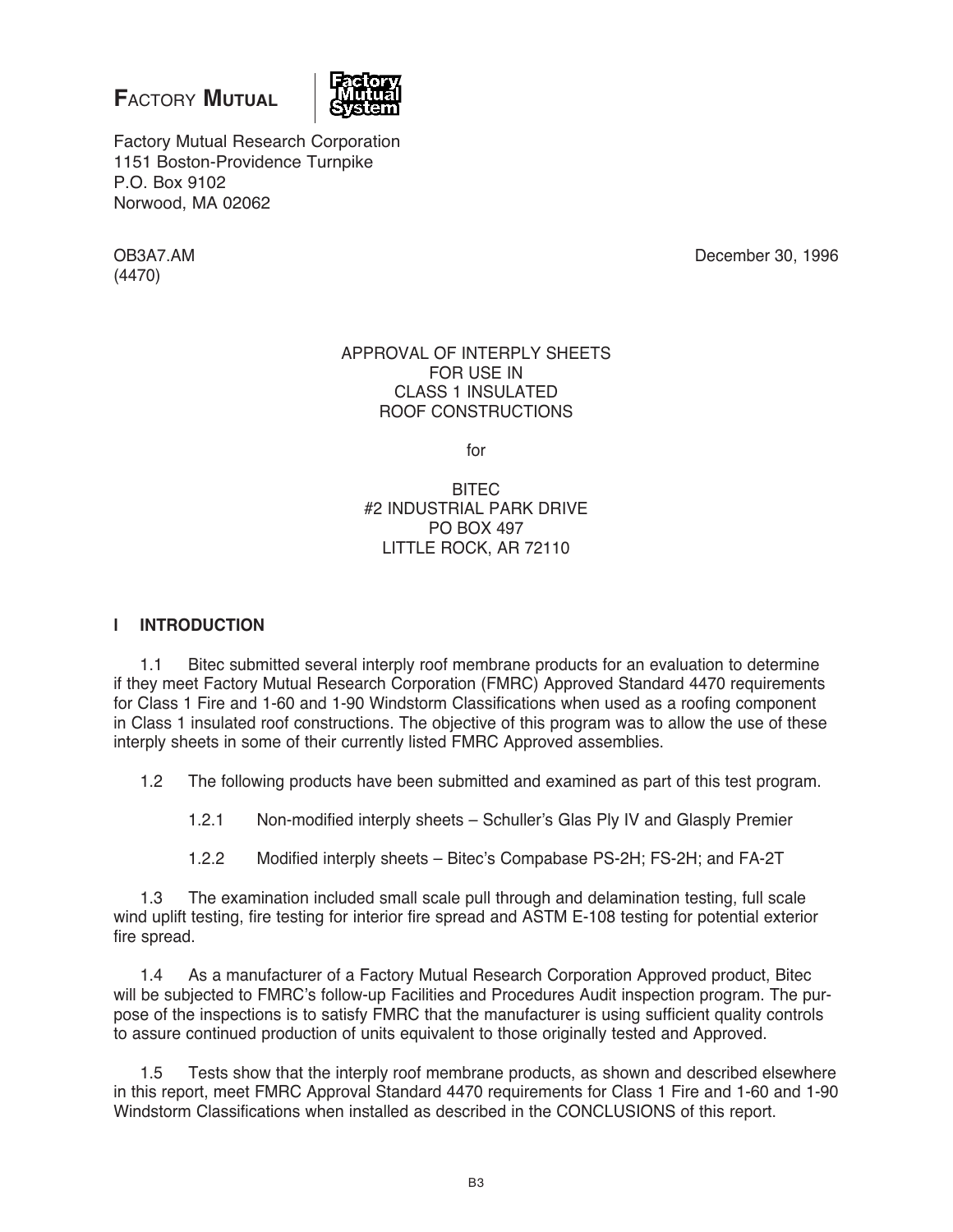1.6 Testing for this program was conducted under two separate projects, Jl OB3A7.AM and Jl OB3A8.AM. This report contains all tests descriptions, results and conclusions for both of the above protects. Details of each individual test program are contained in the respective Protect Data Reports (PDRs) which are on file in the FMRC Technical Information Center.

# **II MATERIAL DESCRIPTION**

The following products used in this test program are shown below. All formulations are on file at FMRC. Only the new products not previously FMRC Approved are described in detail. The products used in this program that were previously Approved are simply referenced.

2.1 Compabase PS-2H – is an interply sheet, nominal 0.078 in (2 mm) thick and 45 Ibs/sq  $(2.2 \text{ kg/m}^2)$ . It utilizes a spunbond polyester mat and Styrene-Butadiene-Styrene (SBS) modified bitumen asphalt. Both the top and bottom surfaces are sanded. It is designed for use as a single layer interply sheet in hot mopped asphalt applications. Each roll is 49.2 ft (15 m) long, 39.4 in (1 m) wide and covers approximately 150 ft<sup>2</sup> (14 m<sup>2</sup>).

2.2 Compabase FS-2H – is an interply sheet, nominal 0.078 in (2 mm) thick and 45 Ibs/sq  $(2.2 \text{ ka/m}^2)$ . It utilizes a fiberglass mat and SBS modified bitumen asphalt. Both the top and bottom surfaces are sanded. It is designed for use as a single layer interply sheet in hot mopped asphalt applications. Each roll is 49.2 ft (15 m) long, 39.4 in (1 m) wide and covers approximately 150 ft<sup>2</sup>  $(14 \text{ m}^2)$ 

2.3 Compabase FA-2T – is an interply sheet, nominal 0.078 in (2 mm) thick and 45 Ibs/sq (2.2 kg/m<sup>2</sup>). It utilizes a fiberglass mat and Atactic Polypropylene (APP) modified bitumen asphalt. The top surface is lightly sanded while the bottom surface is covered with a thin polyethylene film. It is designed for use as a single layer interply sheet in torch applied applications. Each roll is 49.2 ft (15 m) long, 39.4 in (1 m) wide and covers approximately 150 ft<sup>2</sup> (14 m<sup>2</sup>)

2.4 Other previously Approved products used in conjunction with this program include:

 2.4.1 Cap sheets – Bitec SPM-3.5H, SFM-3.5H-FR, SPS-3H, APS-4T, APM-4T, APM-4.5T and SPM-4.5T<br>2.4.2

 2.4.2 Base sheets – Schuller Glas Ply IV, Glasply Premier, PermaPly #28, GlasBase, and GAF's GAFGLASS  $#75$ <br>2.4.3 Insulation

Insulations and insulation fasteners – see the CONCLUSIONS of this report.

# **III TESTS: PROCEDURES AND CRITERIA**

Tests were conducted as required by FMRC Approval Standard 4470, "Class 1 Roof Covers"

3.1 FMRC Calorimeter Fire Tests

 3.1.1 A calorimeter fire test was conducted using the FMRC Construction Materials Calorimeter which measures the maximum acceptable rate of fuel contribution by the sample roof, also expressed as a maximum heat release rate (HRR). For a Class 1 rating, the assembly must exhibit a heat release rate (HRR) no greater than those shown in paragraph 5.1 during the 30 minute fire exposure.

# 3.2 FMRC Windstorm Classification Tests – Steel Decks

3.2.1 The tests were conducted using the FMRC simulated wind uplift test apparatus to evaluate the ability of the above deck components to resist a simulated wind force of 60 psf (2.9 kPa) and 90 psf (4.3 kPa) without failure of the assembly.

3.2.2 The uplift pressure test utilizes a 9 ft (2.7 m) long by 5 ft (2.5 m) wide x 2 in. (51 mm) deep steel pressure vessel arranged to apply air pressure at pre-established standard rates to the underside of the test panel which forms the top of the pressure vessel. The vessel is pressurized with compressed air.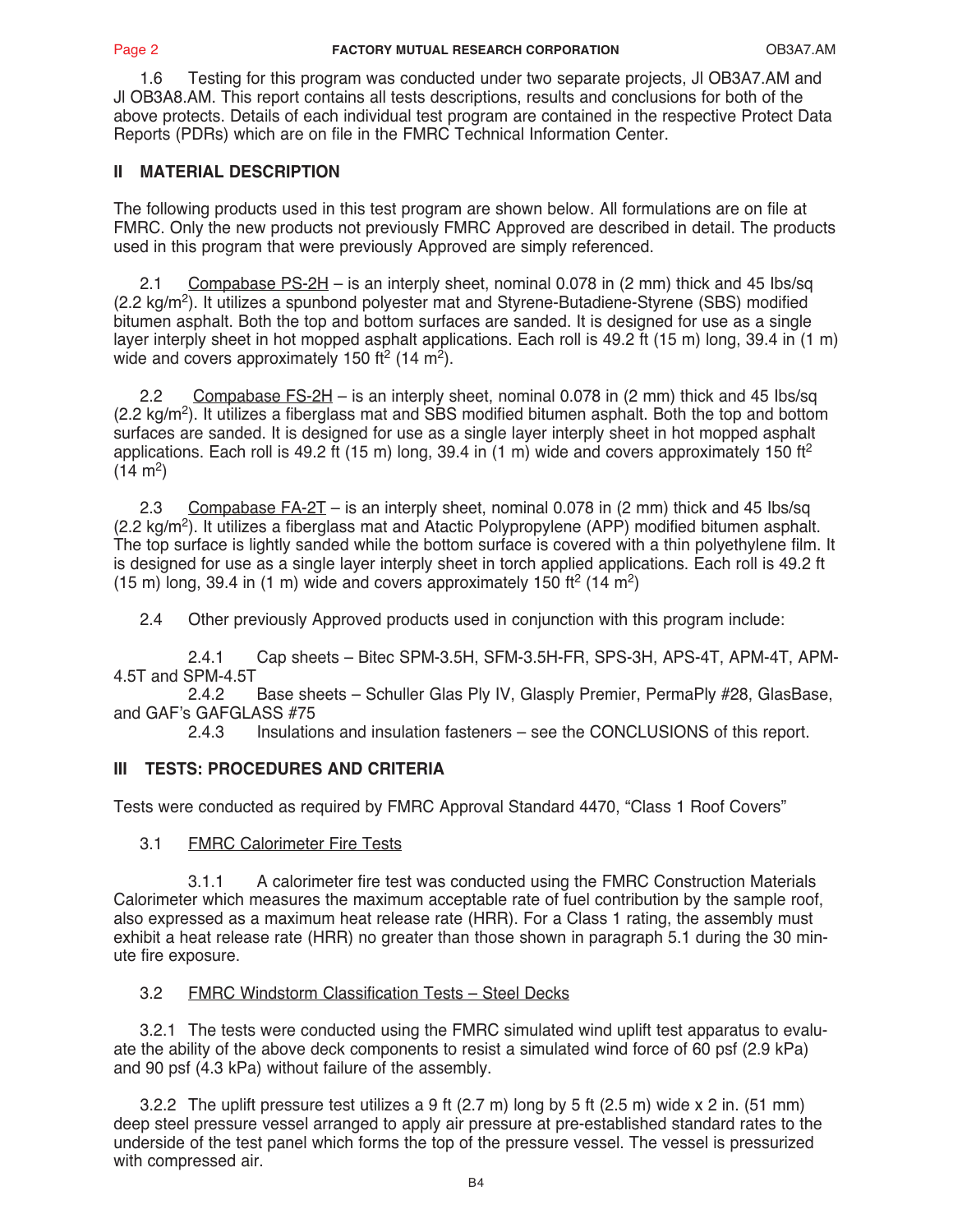3.2.3 A net force of 30 psf (1.4 kPa) was applied to each test sample and maintained for one minute. The force was increased to 45 psf (2.2 kPa), then to 60 psf (2.9 kPa) and held for one minute at each increment. The pressure was increased in increments of 15 psf (0.7 kPa) every minute until failure occurred.

# 3.3 ASTM E-108 (91) Fire Tests

 3.3.1 The exterior fire tests were conducted in accordance with the ASTM E-108 (91) Fire Tests of Roof Coverings, Class A, noncombustible deck test procedure. The wind velocity over the top of each sample was adjusted to  $12 \pm 0.5$  mph (5.4  $\pm$  0.2 m/s). The tests were conducted at a slope of 3/4 and 1-1/2 inch per foot (0.75:12 and 1.5:12), respectively.

3.3.2 Spread of Flame Tests. The flame was adjusted to  $1400 \pm 50^{\circ}$ F (760  $\pm 28^{\circ}$ C) as determined by a thermocouple located 1 in. (25 mm) above the surface and 1/2 in. (13 mm) toward the source of the flame from the lower edge of the panel. Sample size was 3 ft 4 in. x 8 ft (1.0 m x 2.4 m). The flame was applied continuously for 10 minutes. During and after the application of the flame, the panel was observed for distance of maximum flame spread, glowing brands and other damage.

# 3.4 Comparative Tinius Olsen Delamination Testing

 3.4.1 A series of Tinius Olsen 'T' peel delamination tests were conducted to compare the various base/interply/cap sheet delamination performance. For each delamination test, force was exerted in a direct line perpendicular to the surface of the specimen at a speed of 2 in/min (51 mm/min) until failure/delamination occurred, resulting in a respective delamination value. These values were used as the basis for selection of the most critical components to be used in full scale wind uplift testing. All samples were made with 1 in (25 mm) wide strips and adhered along surfaces that measured 6 in (152 mm).

3.5 Simulated Hail Damage. Resistance to Foot Traffic. Susceptibility to Leakage Tests and Oxygen Bomb Tests and Comparative Tinius Olsen Pull Through Tests – were either waived or values from previous successful test programs sponsored by Bitec were used.

### **IV TEST SAMPLES**

### 4.1 FMRC Class 1 Fire Test Panels

Four test samples, each 4 ft 6 in. x 5 ft 0 in.  $(1.4 \times 1.5 \text{ m})$ , were constructed as follows:

 4.1.1 Sample 1 – Atlas ACFoam II roof insulation, 1.5 in. (38 mm) thick was loosely laid over a steel deck. Wood fiber, 1 in (25 mm) thick, was placed over the insulation and mechanically attached through both layers into the steel deck. A single ply of PermaPly #28, 2 plies of Glas Ply IV and Bitec's SPM-3.5H cap sheet (mineral surfaced), all hot mopped with asphalt at a rate of 25 Ibs/sq  $(1.2 \text{ kg/m}^2)$  where in turn placed on the assembly.

 4.1.2 Sample 2 – Atlas ACFoam II roof insulation, 1.5 in. (38 mm) thick was loosely laid over a steel deck. Wood fiber, 1 in (25 mm) thick, was placed over the insulation and mechanically attached through both layers into the steel deck. A single ply of PermaPly #28, a single ply of Compabase PS-2H and and Bitec's SPM-3.5H cap sheet (mineral surfaced), all hot mopped with asphalt at a rate of 25 lbs/sq  $(1.2 \text{ kg/m}^2)$  where in turn placed on the assembly.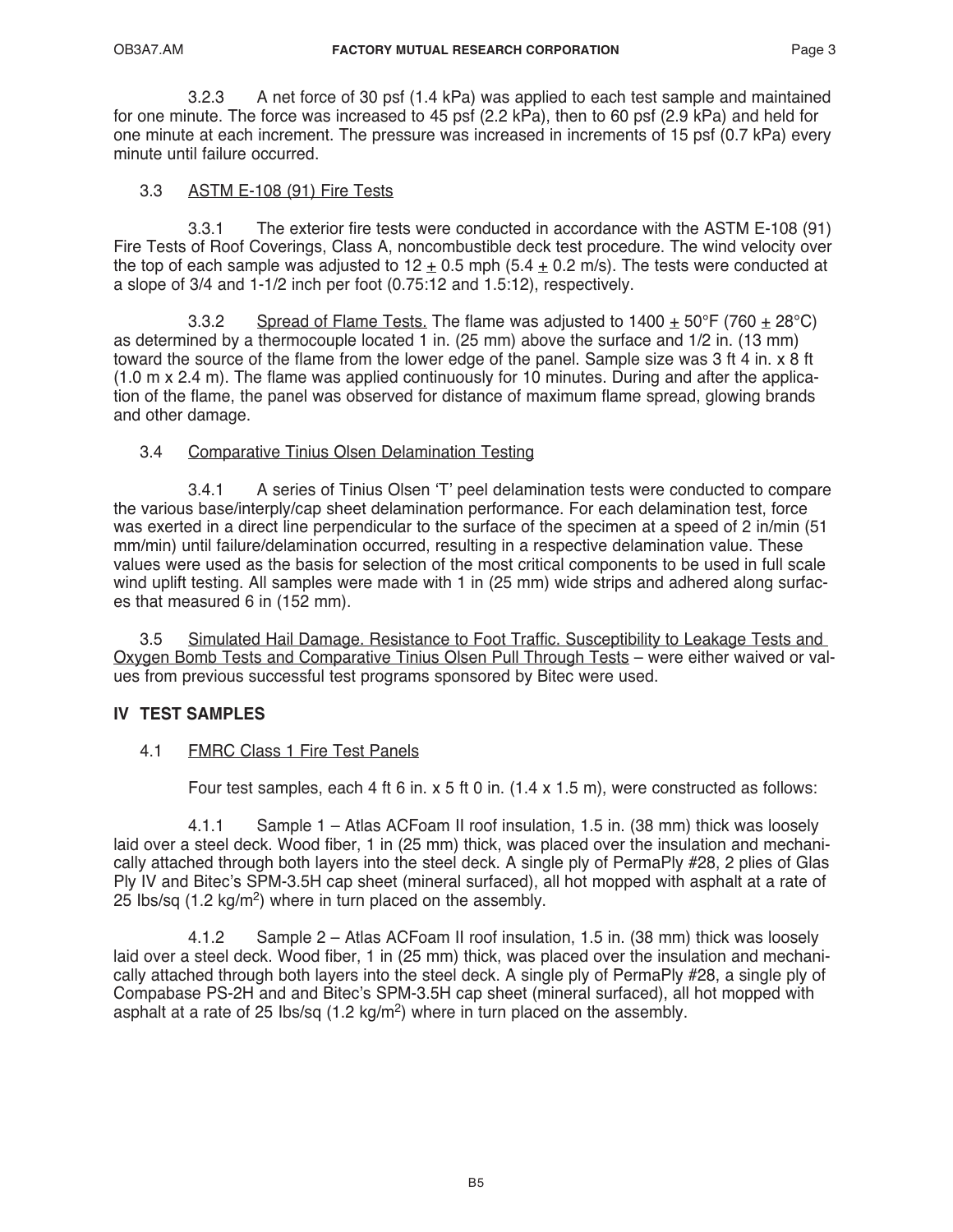4.1.3 Sample 3 – Atlas ACFoam II roof insulation, 1.5 in. (38 mm) thick was loosely laid over a steel deck. Wood fiber, 1 in (25 mm) thick, was placed over the insulation and mechanically attached through both layers into the steel deck. A single ply of PermaPly #28 was hot mopped with asphalt at a rate of 25  $\text{lbs/sg}$  (1.2 kg/m<sup>2</sup>) to the wood fiber. A single ply of Compabase FA-2T and Bitec's APM-4.5T cap sheet (mineral surfaced) were torch applied to the assembly.

 4.1.4 Sample 4 – NRG's E'NRG'Y 2 roof insulation, 1.5 in. (38 mm) thick was loosely laid over a steel deck. Perlite, 0.75 in (19 mm) thick, was placed over the insulation and mechanically attached through both layers into the steel deck. A single ply of PermaPly #28 was hot mopped with asphalt at a rate of 25 lbs/sq  $(1.2 \text{ kg/m}^2)$  to the perlite. A single ply of Compabase FA-2T and Bitec's APM-4.5T cap sheet (mineral surfaced) were torch applied to the assembly.

### 4.2 Windstorm Classification Tests

A simulated wind uplift pressure test panel,  $5$  ft x 9 ft (1.5 m x 2.7 m), was constructed as follows:

 4.2.1 Sample 1 – Atlas ACFoam II roof insulation, 1.5 in. (38 mm) thick, was loosely laid over a steel deck. Fesco (perlite), 0.75 in (19 mm) thick, was placed over the insulation and with both layers mechanically attached to the steel deck with four (4) Olympic Standard Metal Plates and screws per 2 ft x 4 ft (0.6 x 1.2 m) perlite board. Single plies of PermaPly #28 and Bitec's FS-2H were in turn hot mopped with asphalt at a rate of 25 lbs/sq (1.2 kg/m<sup>2</sup>). Bitec's SPM-4.5T cap sheet was placed on top of the assembly and torch applied to the interply sheet.

# 4.3 ASTM E-108 (91) Spread of Flame Samples

 Five samples, 3 ft 4 in. x 8 ft 0 in. (1 m x 2.4 m) were constructed as shown below. All utilized 1.5 in. (38 mm) thick ACFoam II or E'NRG'Y 2 insulation loose laid with either a 1 in (25 mm) thick wood fiber or 0.75 in (19 mm) thick perlite coverboard mechanically attached through the insulation to the plywood deck. A single layer of PermaPly #28 was hot mopped to the coverboard. The membrane combinations used were as shown below. All assemblies were topped with Karnak's #97 Coating applied at a rate of 1.5 gal/sq  $(0.6 \text{ L/m}^2)$ 

| Sample No.1 | 1 in (25 mm) wood fiber, PermaPly #28, 2 plies of Glas Ply IV and Bitec SPM-   |
|-------------|--------------------------------------------------------------------------------|
|             | 3.5H cap sheet, all hot mopped. Karnak #97 coating. Slope was 1.5:12           |
| Sample No.2 | Same as #1                                                                     |
| Sample No.3 | 0.75 in (19 mm) perlite, PermaPly #28, one ply of Bitec PS-2H and Bitec SPM-   |
|             | 3.5H cap sheet, all hot mopped. Karnak #97 Coating. Slope was 0.75 12          |
| Sample No.4 | 0.75 in (19 mm) perlite, PermaPly #28 hot mopped, one ply of Bitec FA-2T torch |
|             | applied and Bitec APM-4T cap sheet, torch applied. Karnak #97 Coating. Slope   |
|             | was 0.75:1 2                                                                   |
| Sample No.5 | 0.75 in (19 mm) perlite, PermaPly #28, one ply of Bitec FS-2H and Bitec SPM-   |
|             | 3.5H cap sheet, all hot mopped. Karnak #97 Coating. Slope was 0.75:12.         |
|             |                                                                                |
|             |                                                                                |

4.4 Comparative Tinius Olsen 'T' Peel Delamination Testing

 4.4.1 A series of small scale comparative Tinius-Olsen Pull Through test samples were conducted in order to determine the most critical combination for use in full scale tests.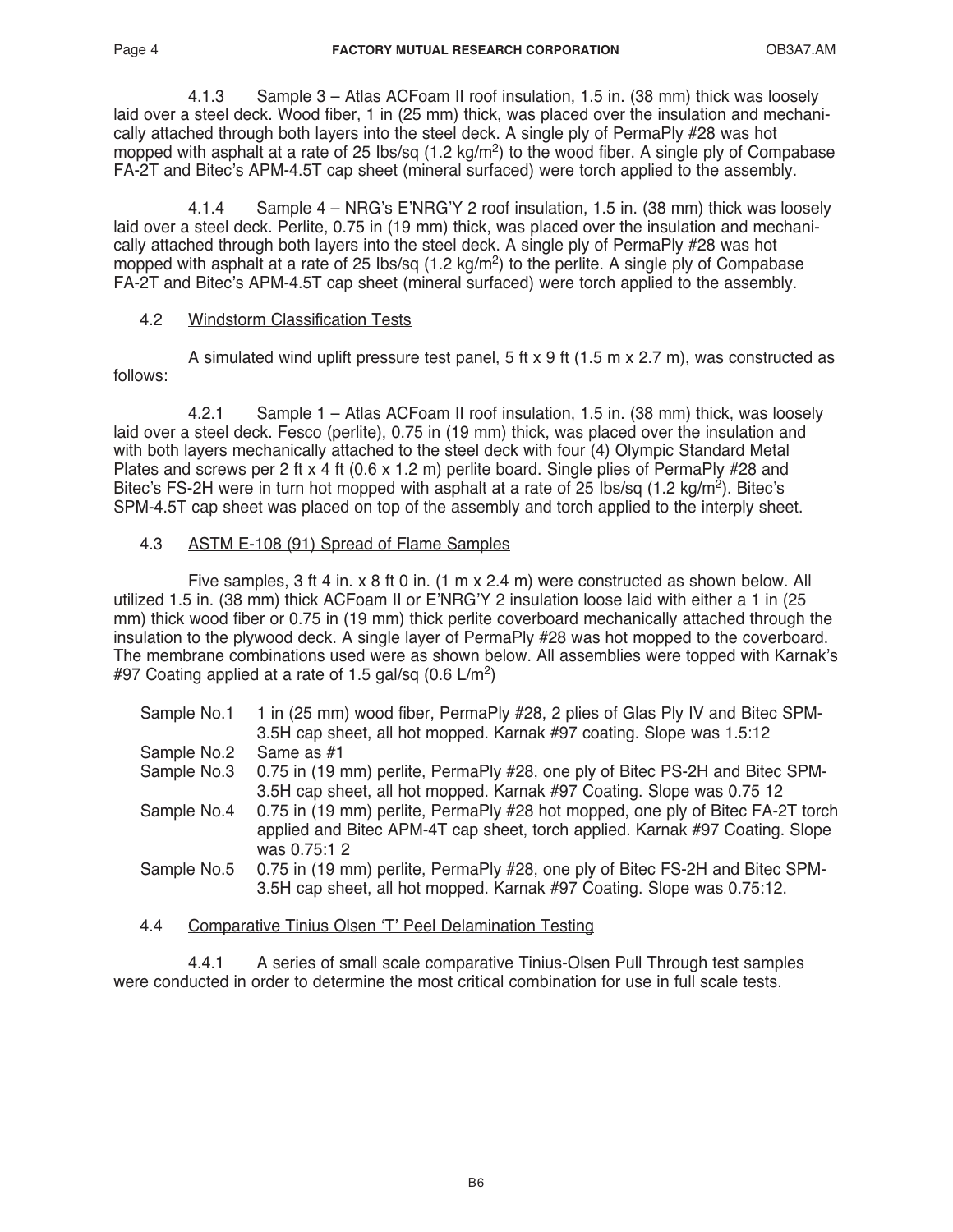# **V RESULTS**

### 5.1 FMRC Class I Fire Test Panels

 5.1.1 Four calorimeter tests were conducted. The initial series consisted of two tests, Sample Nos. 2 and 3. Upon review of these results, two additional samples were tested at a later date. Sample Nos. 1 and 4. A review of the results of the 1st series of tests indicated that the values were very similar. As a result, only Sample 2 was evaluated. Sample 3 was considered to be slightly more critical. The calorimeter tests showed that some of the test panels have fuel contribution rates below the maximum permissible rate for Class 1 Insulated Steel Deck Roof construction. The results and the Class 1 limits are given below:

### Maximum Average Rate of Fuel Contribution Btu/sq ft/min (kg-cal/sq margin) for Various Intervals of Time

|                            | 3 min.        | 5 min.               | 10 min.   | <u>Avg.</u> | <b>Result</b> |
|----------------------------|---------------|----------------------|-----------|-------------|---------------|
| Class I Standard           | 410 (1111)    | 390 (1057)           | 360 (975) | 285 (772)   |               |
| Sample No.1 (Test No.4635) | 340 (921)     | 340 (921)            | 321 (869) | 279 (756)   | Pass          |
| Sample No.2 (Test No.4599) | 417 (1127)    | 401 (189) 375 (1016) |           | 350 (948)   | Fail          |
| Sample No.3 (Test No.4600) | Not evaluated |                      |           |             | Fail          |
| Sample No.4 (Test No.4634) | 194 (526)     | 191 (518) 176 (477)  |           | 139 (377)   | Pass          |

### 5.2 FMRC Windstorm Classification Tests The Spread of Flame Test results are noted below:

 5.2.1 Sample 1 met the 90 psf (4.3 kPa) requirement for Class 1-90 Windstorm Classification.

### 5.3 ASTM E-108 (91) Spread of Flame Samples

|             | <b>Slope</b> | <b>Class Tested</b> | Max. Flame Spread       | <b>Class Obtained</b> |
|-------------|--------------|---------------------|-------------------------|-----------------------|
| Sample No.1 | 1.5:12       | А                   | 50 in (1.2 m)           | A                     |
| Sample No.2 | 1.5:12       | А                   | 24 in $(0.6 \text{ m})$ | A                     |
| Sample No.3 | 0.75:12      | Α                   | 14 in $(0.4 \text{ m})$ | A                     |
| Sample No.4 | 0.75:12      | Α                   | 14 in $(0.4 \text{ m})$ | А                     |
| Sample No.5 | 0.75:12      |                     | 12 in $(0.3 \text{ m})$ |                       |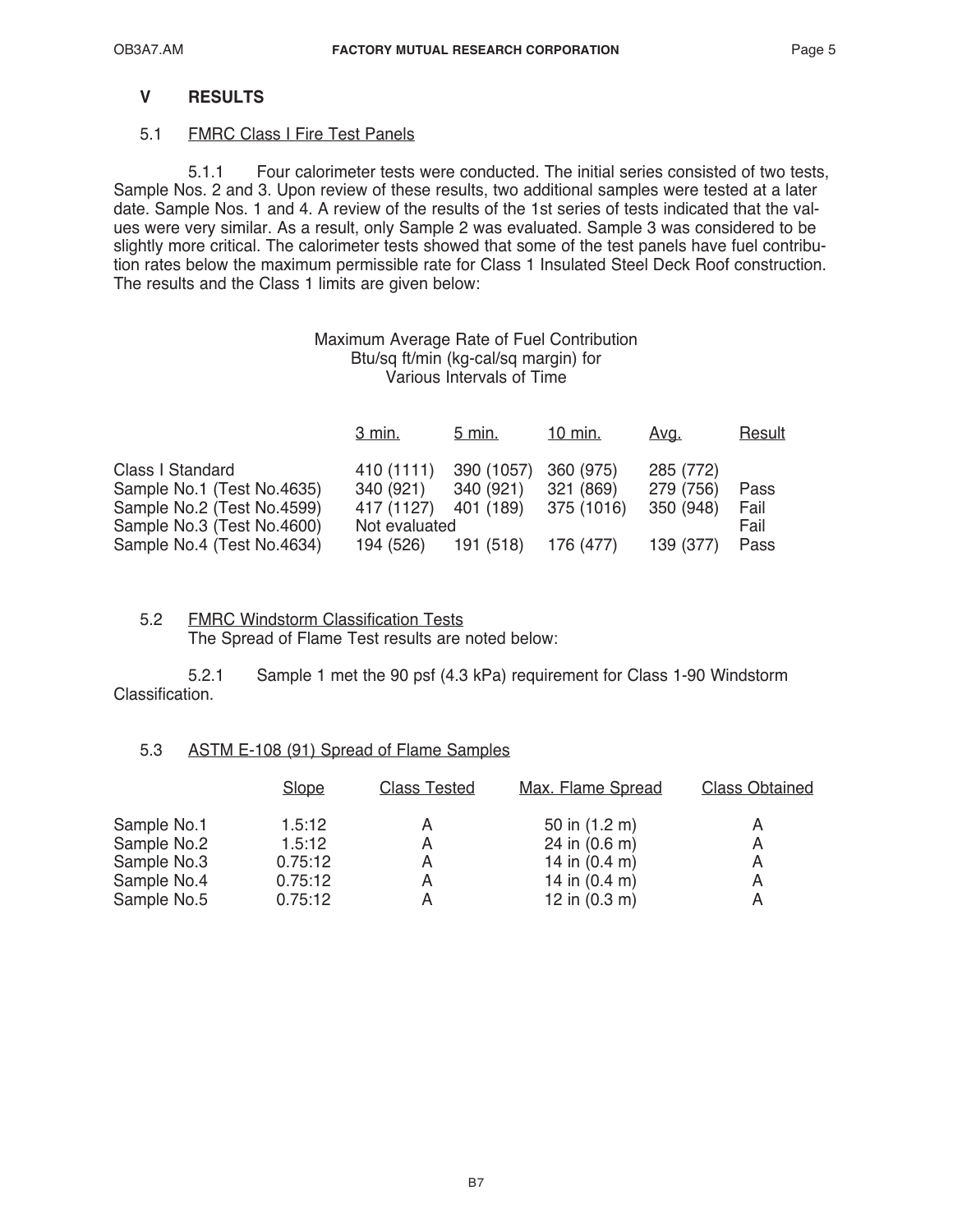### 5.4 Comparative Tinius Olsen 'T' Peel Delamination Testing

 5.4.1 "T" peel values were obtained for various base/interply and cap sheet combinations as shown below. All samples were hot mopped except those designated with (t) which is used to indicate that they were torch adhered. NT denotes not tested because a more critical membrane was tested in it's place. X denotes that the membrane combinations are not viable combinations.

### Average of Three (Ibs)

| Ply sheets                                                                                                                                                   | Glas Ply IV                                                                       | <b>Glas Ply Premier</b>                                                          | PS-2H                                                                | FS-2H                                                                | $FA-2T$                                                                       |
|--------------------------------------------------------------------------------------------------------------------------------------------------------------|-----------------------------------------------------------------------------------|----------------------------------------------------------------------------------|----------------------------------------------------------------------|----------------------------------------------------------------------|-------------------------------------------------------------------------------|
| Base/cap sheets                                                                                                                                              |                                                                                   |                                                                                  |                                                                      |                                                                      |                                                                               |
| PermaPly #28<br>GlasBase<br>GAFGLASS #75<br><b>SPM-3.5H</b><br>SFM-3.5H-FR<br>SPS-3H<br>APS-4T<br>APM-4T<br><b>APM-4.5T</b><br><b>SPM-4.5T</b><br>GlasPly IV | 3.5<br>3.8<br>5.8<br>6.8<br>6.5<br>5.3<br>5.3(t)<br>4.8(t)<br>ΝT<br>9.6(t)<br>5.6 | 6.1<br>4.9<br>4.8<br>3.4<br>7.0<br>5.7<br>5.4(t)<br>4.9(t)<br>ΝT<br>13.3(t)<br>X | 4.3<br>4.9<br>6.1<br>3.6<br>6.3<br>4.8<br>X<br>X<br>X<br>6.0(t)<br>X | 3.0<br>4.5<br>5.0<br>6.4<br>6.2<br>4.1<br>Χ<br>X<br>Χ<br>3.3(t)<br>Χ | 4.9(t)<br>3.2(t)<br>4.7(t)<br>X<br>X<br>X<br>5.2(t)<br>4.0(t)<br>ΝT<br>X<br>X |
| <b>Glas Ply Premier</b>                                                                                                                                      | X                                                                                 | 4.6                                                                              | X                                                                    | x                                                                    | X                                                                             |

### **VI CONCLUSIONS**

6.1 The test results obtained indicate that the roofing interply membrane products as shown below, meet FMRC Approved Standard 4470 requirements for Class 1 Fire and 1-60 Windstorm Classifications in insulated roof construction, when installed as shown in the current edition of the FMRC Approval Guide and as outlined below.

### 6.2 Class 140 and 1-90 Windstorm Classification – Non-Modified Interply Sheets

6.2.1 The following assemblies meet FMRC Class 1-60 and 1-90 Windstorm Classification requirements when constructed as outlined below. The assemblies have a Class A rating (per ASTM E108) at a maximum slope of 1 1/2 in per 12 in (1.5:12).

 6.2.1.1 Roof insulation boards, minimum 1.5 in (38 mm) thick, are loose laid over a steel or concrete deck. A 1 in (25 mm) thick wood fiber or 3/4 in (19 mm) thick perlite coverboard is placed over the insulation boards and mechanically secured through both layers to FMRC Approved steel decks (min 22 ga) or structural concrete decks using four (4) screws and stress plates (#14 screws for structural concrete) per 2 ft x 4 ft (0.6 x 1.2 m) coverboard lone fastener per 2 ft<sup>2</sup> (0.19 m<sup>2</sup>)]. A base sheet is hot mopped to the coverboard with hot asphalt. One or two plies of the interply sheets are hot mopped to the base sheet with hot asphalt. The roof cover is then adhered to the interply sheet with either hot asphalt or by torching, as appropriate. All hot mopping is applied at a rate of 25 Ibs/sq  $(1.2 \text{ kg/m}^2)$ . Karnak #97 Coating is then applied to the roof cover at a rate of 1-1/2 gal/sq  $(0.65 \text{ L/m}^2)$ .

Roof insulations, min 1.5 in (38 mm) thick: E'NRG'Y 2; ACFoam II<br>Wood fiber, min. 1 in (25 mm) thick: Armor Board Regular; E

Armor Board Regular; Esgard; Celotex Fiberboard; GAFTEMP Fiberboard; Huebert Fiberboard; Kop-R Wood Fiber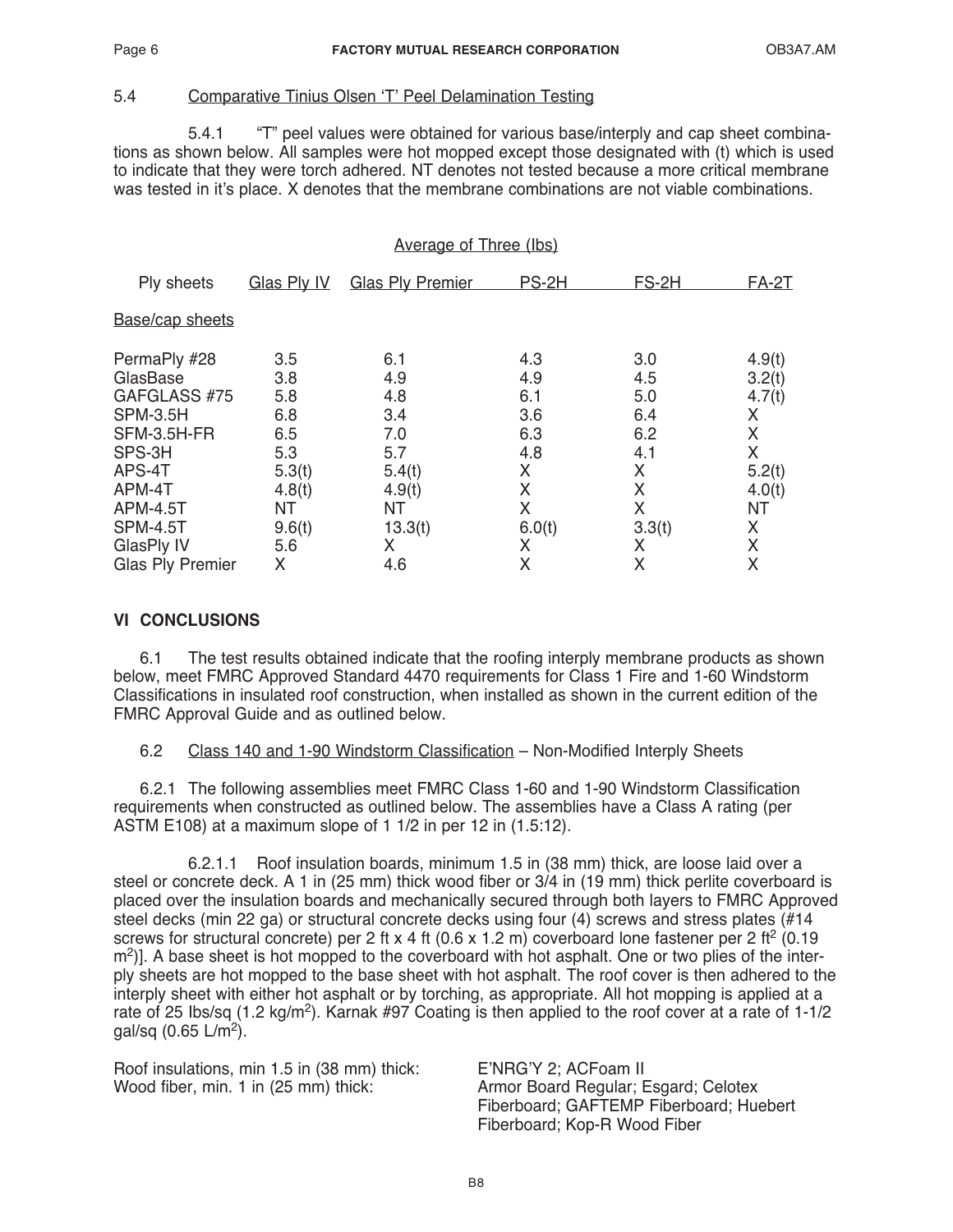| Perlite, min 3/4 in (19 mm) thick; | Celotherm; ConPerl; GAFTEMP Permalite;         |
|------------------------------------|------------------------------------------------|
|                                    | <b>GAFTEMP Perlite; Fesco Board</b>            |
| Fasteners (metal plates only):     | Dekfast Hex Plate; Olympic; Rawl 3 in; Buildex |
|                                    | <b>Flat Bottom</b>                             |
| Base sheets:                       | PermaPly #28; GlasBase; VaporBar,              |
|                                    | GAFGLASS #75                                   |
| Interply sheets;                   | GlasPly IV; GlasPly Premier                    |
| Cap sheets (hot asphalt applied):  | SPM-3.5H; SFM-3.5H-FR; SPS-3H                  |
| Cap sheets (torch applied):        | APS-4T; APM-4T; SPM-4.5T                       |
|                                    |                                                |

### 6.3 Class 1-60 and 1-90 Windstorm Classification – Modified Interply Sheets

 6.3.1 The following assemblies meet FMRC Class 1-60 and 1-90 Windstorm Classification requirements when constructed as outlined below. The assemblies have a Class A rating (per ASTM E108) at a maximum slope of 3/4 in per 12 in (0.75:12).

 6.3.1.1 Roof insulation boards, minimum 1.5 in (38 mm) thick, are loose laid over a steel or concrete deck. A 3/4 in (19 mm) thick perlite coverboard is placed over the insulation boards and mechanically secured through both layers to FMRC Approved steel decks (min 22 ga) or structural concrete decks using four (4) screws and stress plates (#14 screws for structural concrete) per 2 ft x 4 ft (0.6 x 1.2 m) coverboard [one fastener per 2 ft<sup>2</sup> (0.19 m<sup>2</sup>)] A base sheet is hot mopped to the coverboard with hot asphalt. One ply of the interply sheet is hot mopped or torch applied, as appropriate. The roof cover is then adhered to the interply sheet by torching. All hot mopping is applied at a rate of 25 Ibs/sq (1.2 kg/m<sup>2</sup>). Karnak #97 Coating is then applied to the roof cover at a rate of 1-1/2 gal/sq  $(0.65 \text{ L/m}^2)$ .

| Roof insulations, min 1.5 in (38 mm) thick: | E'NRG'Y 2; ACFoam II                           |
|---------------------------------------------|------------------------------------------------|
| Perlite, min 3/4 in (19 mm) thick;          | Celotherm; ConPerl; GAFTEMP Permalite;         |
|                                             | <b>GAFTEMP Perlite; Fesco Board</b>            |
| Fasteners (metal plates only):              | Dekfast Hex Plate; Olympic; Rawl 3 in; Buildex |
|                                             | <b>Flat Bottom</b>                             |
| Base sheets:                                | PermaPly #28; GlasBase; VaporBar,              |
|                                             | GAFGLASS #75                                   |
| Interply sheets:                            | Compabase PS-2H; FS-2H; FA-2T                  |
| Cap sheets (torch applied):                 | APS-4T; APM-4T; APM-4.5T; SPM-4.5T             |
| Cap sheets (hot asphalt applied):           | SPM-3.5H; SFM-3.5H-FR; SPS-3H                  |
|                                             |                                                |

Note: The PS-2H and FS-2H interply sheets shalt only be used with an SBS modified cap sheet. Likewise, the FA-2T interply sheet shall only be used with an APP modified cap sheet.

6.4 These and previous tests show that the above roof constructions in and of themselves alone would not create a need for automatic sprinkler protection.

6.5 The number of insulation fasteners must be increased by 50% at the roof corners to meet 1-60 Windstorm Classification and at the roof corners and edges to meet 1-90 Windstorm Classification. See Loss Prevention Data Sheets 1-28, 1-29, and 1-29S for details.

6.6 The roof covers must be installed using an FMRC Approved roof perimeter flashing system (see FMRC Approval Guide).

6.7 The tested insulations, when installed as described above, meet Factory Mutual Research Corporation Approval requirements, and when Approval is effective, will be listed in the Factory Mutual Research Corporation Approval Guide.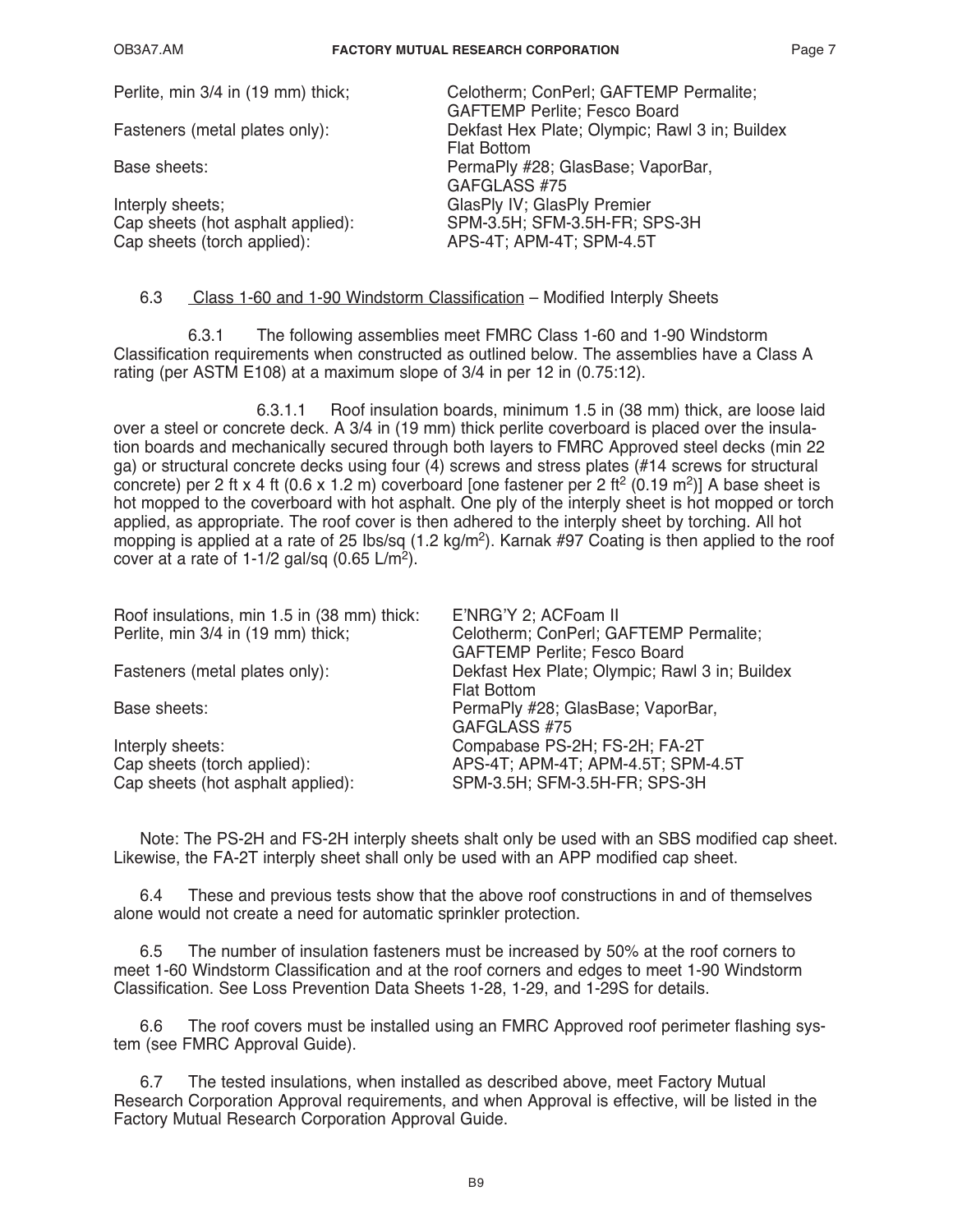6.8 Approval is effective when the Approval Agreement (FMRC Form L-15) is signed and received by Factory Mutual Research Corporation.

6.9 Continued Approval will depend upon satisfactory field experience and periodic Facilities and Procedures Audit quality assurance follow-up inspections.

# **Vll MARKINGS**

7.1 The manufacturer shall mark each packing container with the manufacturer's name and product trade name, the FMRC Approval Mark, and the words, "Roof membrane subject to the conditions of Approval as described in the FMRC Approval Guide."

7.2 Markings indicating FMRC Approval may only be applied to such products as Approved by this report at manufacturing facilities under FMRC's follow-up Facilities and Procedures Audit program.

# **VIII MANUFACTURER'S RESPONSIBILITIES**

8.1 To assure compliance with installation procedures in the field, the manufacturer shall supply to the installer such necessary instructions or assistance as required to produce the desired performance achieved in the tests.

8.2 The manufacturer shall notify the Factory Mutual Research Corporation of any planned change in the Approved product prior to general sale or distribution. All requests for changes shall be made and agreed to in writing, utilizing Factory Mutual Research Corporation Form 797, "Approved Product-Revision Report".

8.3 The manufacturer agrees that the use of the Factory Mutual Research Corporation name or Approval Mark is subject to the conditions and limitations of the Factory Mutual Research Corporation Approval. Such conditions and limitations must be included in all references to FMRC Approval.

8.4 Continued Approval is based upon the manufacture of roof membranes in accordance with this Approval Report, satisfactory field experience, and continued use of acceptable quality control procedures as determined by Facilities and Procedures Audits.

# **IX FACILITIES AND PROCEDURES AUDITS**

9.1 Ongoing follow-up Facilities and Procedures Audits at the Bitec facility located in Morrilton, AR have indicated that Bitec has the necessary equipment, facilities, personnel and quality controls to manufacture roof membranes listed in this report, according to Factory Mutual Research Corporation Approval requirements.

9.2 Periodic, unannounced Facilities and Procedures Audits will be conducted to determine that the quality and uniformity of the component parts being used in the manufacture of Factory Mutual Research Corporation Approved roof membranes are being maintained and that they are providing a level of quality equivalent to that originally tested and Approved.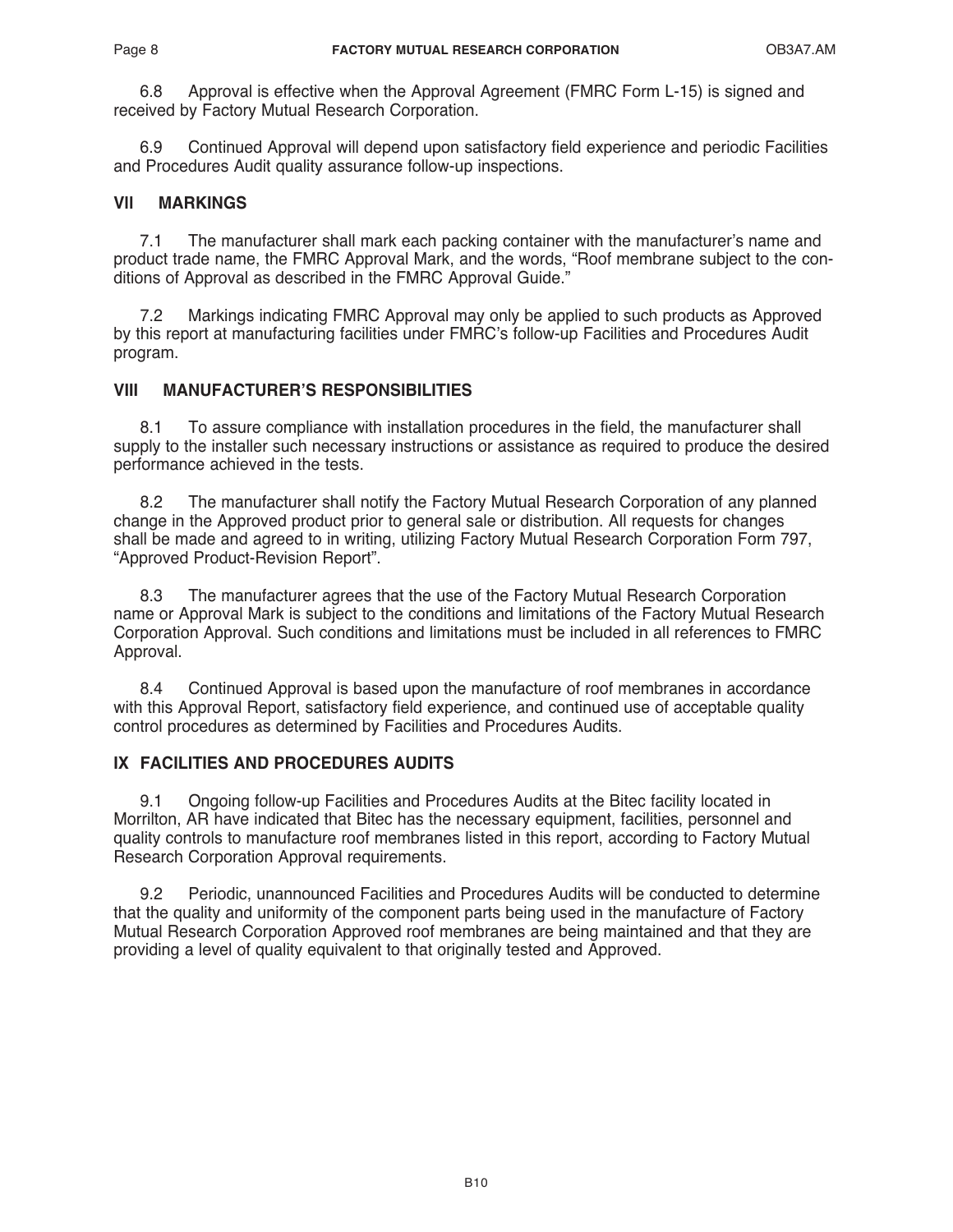9.3 Factory Mutual Research Corporation Approval recognition is contingent upon satisfactory results of the follow-up Facilities and Procedures Audits.

9.3.1 Unsatisfactory results of Facilities and Procedures Audits may result in additional Facilities and Procedures Audits as deemed necessary by Factory Mutual Research Corporation or forfeiture of Approval recognition.

**TEST SUPERVISION AND REPORT BY: REVIEWED BY:**

 $\frac{1}{2}$ 

Assistant Section Manager

JEG/0B3A7.REP

Jeffrey E. Gould<br>
Assistant Section Manager<br>
Assistant Section Manager<br>
George A. Smith, Manager<br>
Building Materials Section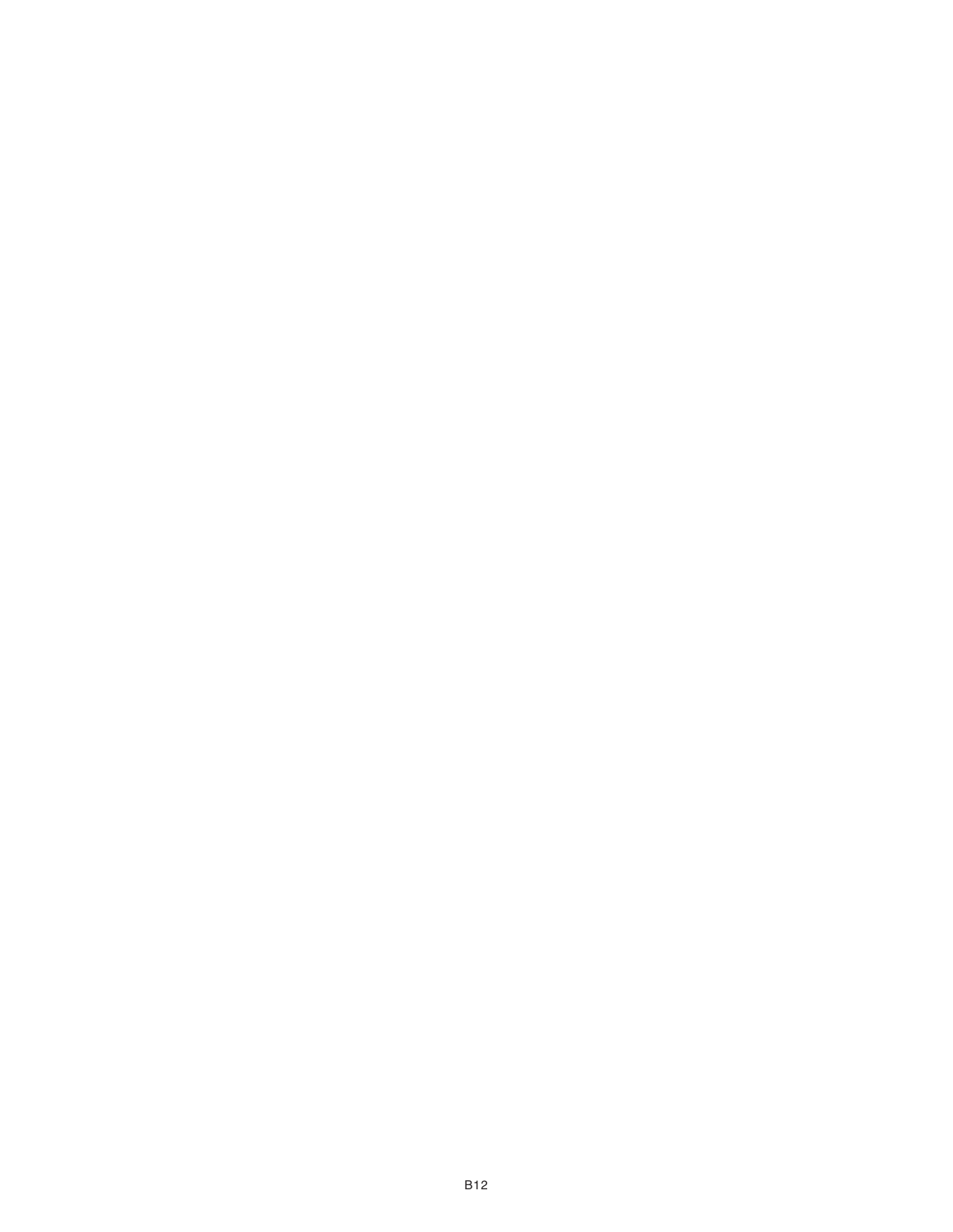

# Factory Mutual Research

115 1 Boston-Providence Turnpike P.O. Box 9102 Norwood, Massachusetts 02062

1Z7A0.AM December 27, 1995<br>(4470) (Ae-issued Jan. 31, 1996) (Re-issued Jan. 31, 1996)

### APPROVAL OF MODIFIED BITUMEN ROOF COVERS FOR USE IN CLASS 1 INSULATED STEEL AND STRUCTURAL CONCRETE ROOF CONSTRUCTIONS

for

# BITEC, INC. PO BOX 497 MORRILTON, ARKANSAS 72110

# **I INTRODUCTION**

1.1 Bitec, Inc. submitted their APS-4T, APM-4T, APM-4.5T, SPM-4.5T, SPS-3H, SPM-3.5H and SFM-3.5H-FR modified bitumen roof covers for an evaluation to determine if they meet Factory Mutual Research Corporation (FMRC) Approved Standard 4470 requirements for Class 1 Fire and 1-60 and 1-90 Windstorm Classifications when used as a roofing component over various NRG Barriers, Inc. insulation boards in Class 1 insulated roof constructions.

1.2 Prior Approval has been given to these membranes under a previous test program. For details, see FMRC report Jl OQ3A3.AM.

1.3 This examination included small scale pull through and delamination testing, full scale wind uplift testing and fire testing for interior and exterior fire spread as required by Approval Standard 4470.

1.4 As a manufacturer of a Factory Mutual Research Corporation Approved product, Bitec, Inc. will be subjected to FMRC's follow-up Facilities and Procedures Audit inspection program. The purpose of the inspections is to satisfy FMRC that the manufacturer is using sufficient quality controls to assure continued productions of units equivalent to those originally tested and Approved. Facilities that are under the Facilities and Procedures Audit inspection program and authorized to apply markings denoting FMRC Approval are as follows:

1.4.1 Bitec, Inc. No.2 Industrial Park Drive Morrilton, AR

1.5 Tests show that the Bitec, Inc. modified bitumen roof covers, as shown and described elsewhere in this report, meet FMRC Approval Standard 4470 requirements for Class 1 Fire and 1-60 and 1-90 Windstorm Classifications when installed as described in the CONCLUSIONS of this report.

 1.5.1 This report is re-issued to correct the original report which incorrectly showed the product name as SPM-3.5H-FR. The correct product name is SFM-3.5H-FR.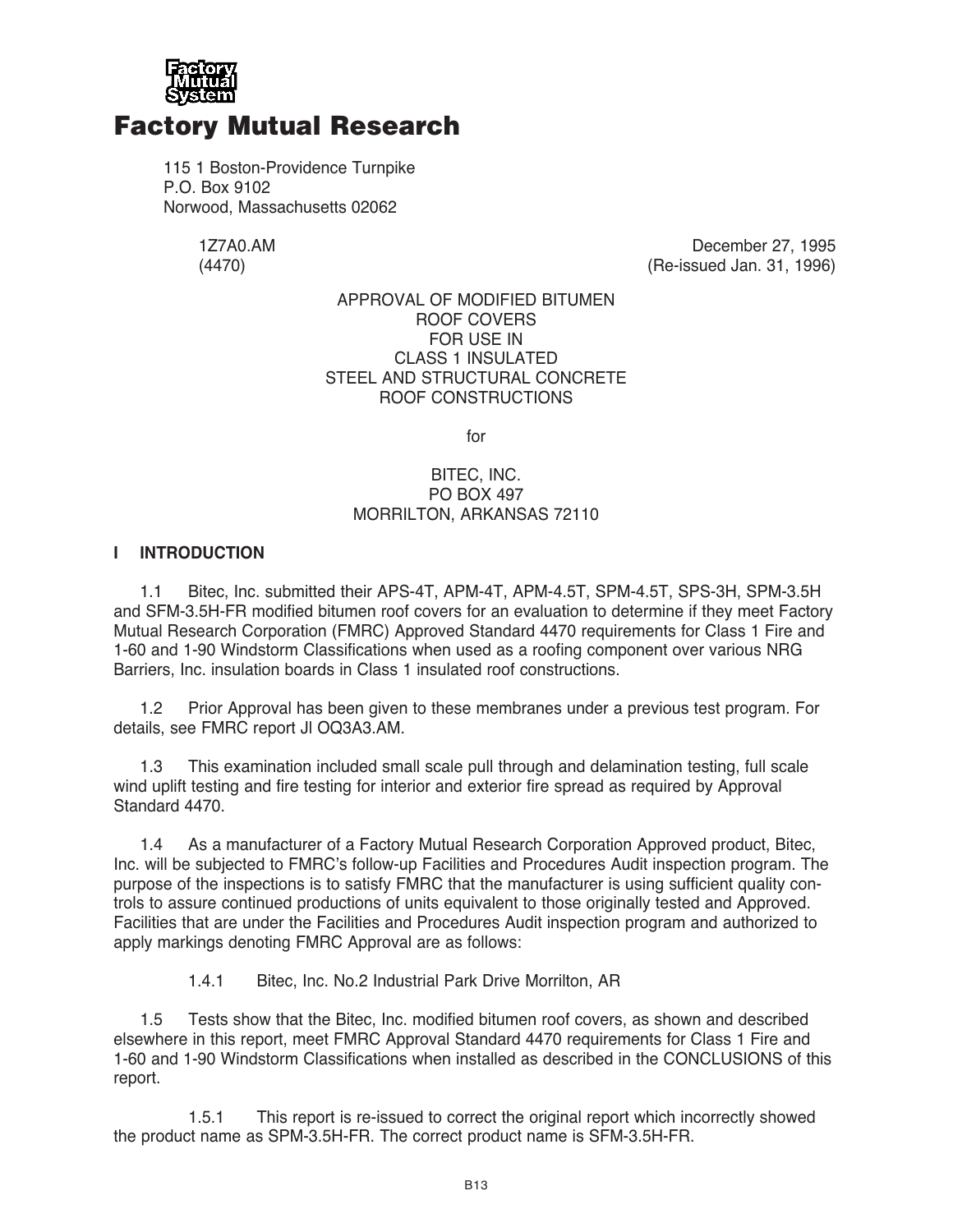# **II MATERIAL DESCRIPTION**

2.1 The products shown below were used in this test program. All formulations are on file at FMRC.

2.1.1 Roof covers – manufactured by Bitec, Inc.

 2.1.1.1 The APP (Atactic Polypropylene) membranes (APS-4T; APM-4T and APM-4.5T) are bitumen polymer roof covers, strengthened with plastomers and reinforced with a continuous filament, non-woven spunbond polyester core. They are supplied in 0.18 or 0.15 in. (4.5 or 4.0 mm) thicknesses. They are designed to be hot torch applied to a base sheet.

 2.1.1.2 The SBS (Styrene Butadiene Styrene) membranes (SPM-4.5T; SPM-3.5H; SFM-3.5H-FR and SPS-3H) are polymer modified roof covers, reinforced with a continuous filament non-woven spunbond polyester core. They are supplied in 0.18, 0.14 or 0.12 in. (4.5, 3.5 or 3.0 mm) thicknesses. They are designed for either hot mopping (H) or hot torching (T) applications to a base sheet. The SPM-3.5H-FR membrane is fire retardant treated.

- 2.1.2 Fasteners previously Approved and manufactured by others as shown:
	- a) Olympic Standard Plate (metal) with #12 Olympic screw
	- b) Rawl 3 in. Insulation Plate (metal) with #12 screw
	- c) Dekfast Hex Plate (metal) with #12 Dekfast screw
	- d) Buildex Premium Metal Plate (metal) with #12 Roofgrip screw
- 2.1.3 Insulations and Cover Boards 1.5 in. (38 mm) thick unless shown otherwise: All thicknesses are minimums.

| a) NRG Barriers: | E"NRG"Y 2; E"NRG"Y 2 Composite; E"NRG"Y 2 Plus |
|------------------|------------------------------------------------|
| b) Perlite       | 0.75 in. (19 mm) thick                         |
| c) Wood Fiber    | 1.0 in. $(25 \text{ mm})$ thick                |

2.1.4 Base Sheets – previously Approved and manufactured by others as shown:

| GAFGLASS #75 |
|--------------|
| PermaPly #28 |
| Vaporbar GB  |
| GlasBase     |
|              |

2.1.5 Roof Coatings – previously Approved and manufactured by others as shown:

A) Karnak No. 97 Emulsion Coating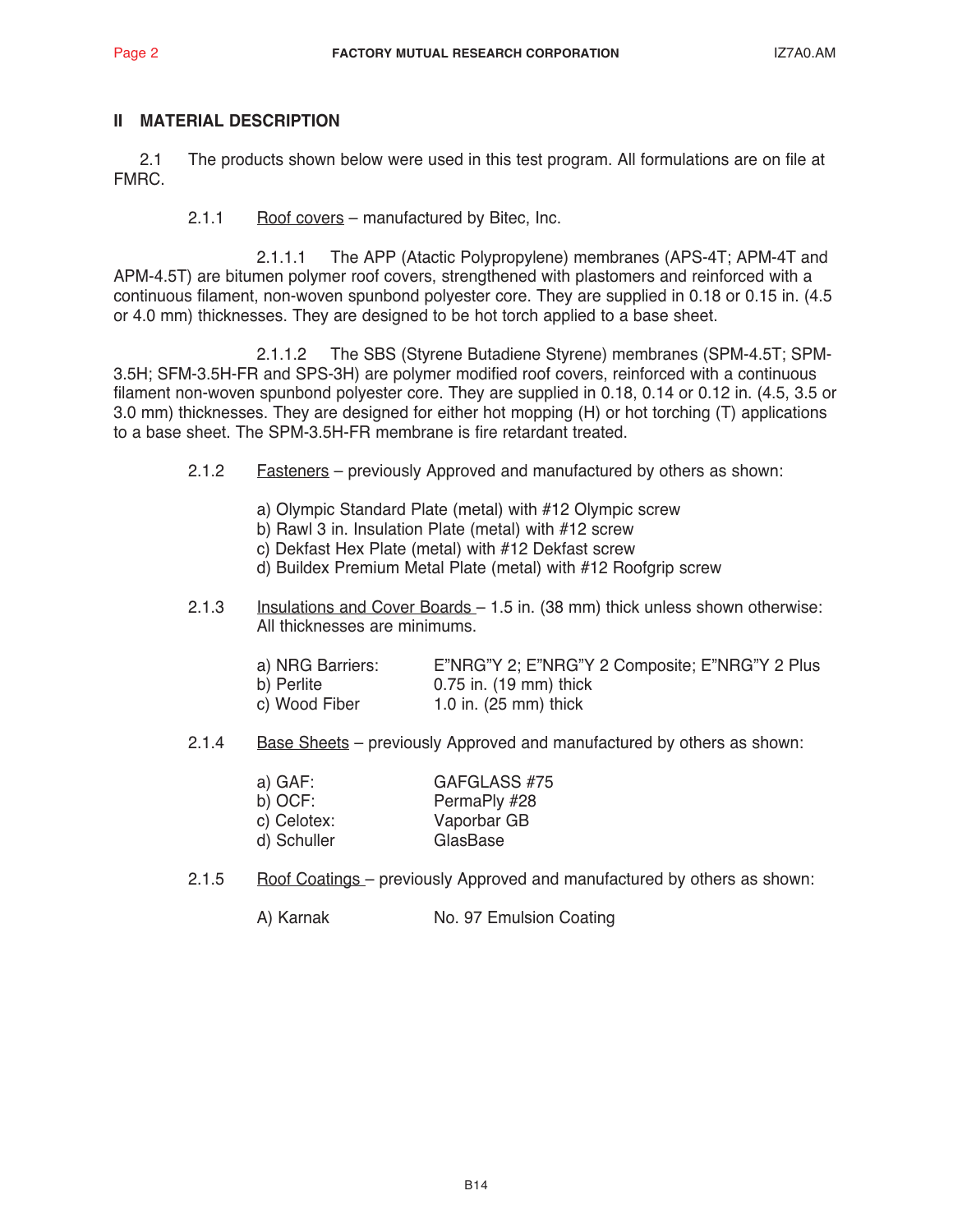# **III TESTS: PROCEDURES AND CRITERIA**

Tests were conducted as required by FMRC Approval Standard 4470, "Class I Roof Covers"

# 3.1 FMRC Calorimeter Fire Tests

 3.1.1 A calorimeter fire test was conducted using the FMRC Construction Materials Calorimeter which measures the maximum acceptable rate of fuel contribution by the sample roof, also expressed as a maximum heat release rate (HRR). For a Class 1 rating, the assembly must exhibit a heat release rate (HRR) no greater than those shown in paragraph 5.1 during the 30 minute fire exposure.

# 3.2 FMRC Windstorm Classification Tests

 3.2.1 The tests were conducted using the FMRC simulated wind uplift test apparatus to evaluate the ability of the above deck components to resist a simulated wind force of 60 psf (2.9 kPa) and 90 psf (4.3 kPa) without failure of the assembly.

 3.2.2 The uplift pressure test utilizes a 9 ft. (2.7 m) long by 5 ft. (2.5 m) wide x 2 in. (51 mm) deep steel pressure vessel arranged to apply air pressure at pre-established standard rates to the underside of the test panel which forms the top of the pressure vessel. The vessel is pressurized with compressed air.

 3.2.3 A net force of 30 psf (1.4 kPa) was applied to each test sample and maintained for one minute. The force was increased to 45 psf (2.2 kPa), then to 60 psf (2.9 kPa) and held for one minute at each increment. The pressure was increased in increments of 15 psf. (0.7 kPa) every minute until failure occurred.

# 3.3 Comparative Tinius Olsen Pull Through Testing

 A series of Tinius Olsen tension tests were conducted as a comparative evaluation of the fastener/stress plate pull through performance of insulations or base sheets, as applicable, with different fasteners. For each pull-through test, force is exerted in a direct line parallel to the shank of the screw at a speed of 2 in./min (51 mm/min) until failure occurred, resulting in a respective pull-through value for each sample. These values were used as the basis for selection of the most critical components to be used in full scale wind uplift tests.

# 3.4 Comparative Tinius Olsen Delamination Testing

 A series of Tinius Olsen delamination tests were conducted to compare the various insulation/base sheet/cap sheet delamination performance. For each delamination test, force was exerted in a direct line perpendicular to the surface of the specimen at a speed of 2 in/min (51 mm/ min) until failure/delamination occurred, resulting in a respective delamination value. These values were used as the basis for selection of the most critical components to be used in full scale wind uplift testing.

# 3.5 ASTM E108 Fire Tests

 3.5.1 The exterior fire tests were conducted in accordance with the ASTM E108 Fire Tests of Roof Coverings, Class A, non-combustible deck test procedure. The wind velocity over the top of each sample was adjusted to  $12 \pm 0.5$  mph (5.4  $\pm$  0.2 m/s). The tests were conducted at a 3/4 in 12 slope.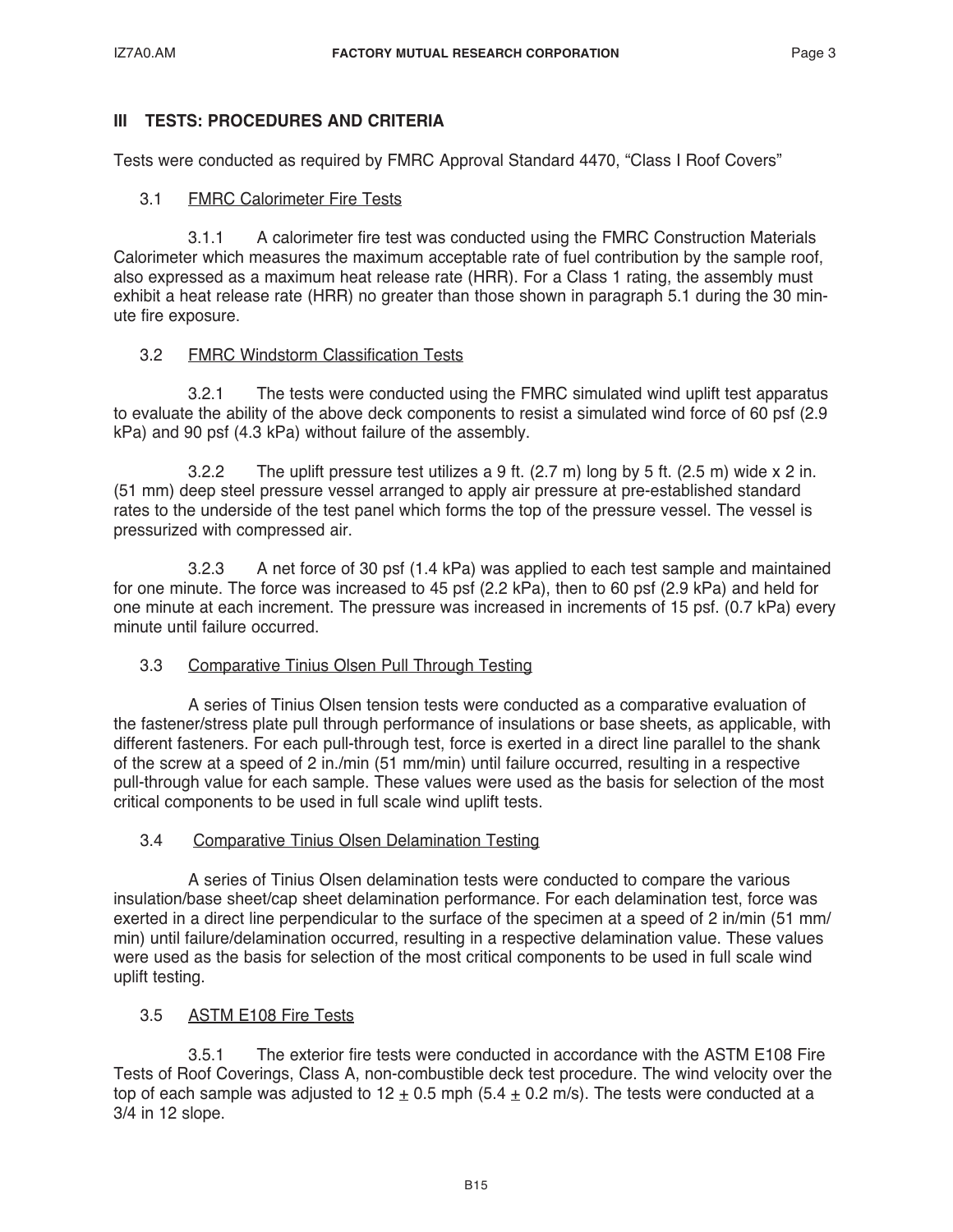3.5.2 The Spread of Flame Tests were conducted by adjusting the flame to 1400  $\pm$ 50°F (760 + 28°C) as determined by a thermocouple located 1 in. (25 mm) above the surface and 0.5 in. (13 mm) toward the source of the flame from the lower edge of the panel. The sample size was 3 ft. 4 in. by 8 ft. (1.0 by 2.4 m). The flame was applied continuously for 10 minutes. During and after the application of the flame, the panel was observed for distance of maximum flame spread, glowing brands and other damage.

3.6 Simulated hail damage, resistance to foot traffic susceptibility to leakage and some ASTM E-108 spread of flame testing were waived due to previous successful test results on these membranes.

# **IV TEST SAMPLES**

4.1 FMRC Class 1 Fire Test Panels

A test sample 4 ft. 6 in. x 5 ft. 0 in. (1.4 x 1.5 m) was constructed as follows:

NRG 2 Plus roof insulation, 1.5 in. (38 mm) thick (wood fiber side up) was mechanically attached to an 18 ga (1 mm) steel deck. PermaPly #28 base sheet hot mopped with asphalt to the insulation with Bitec's SPM-3.5H roof cover hot mopped with asphalt to the base sheet.

4.2 FMRC Windstorm Classification Tests

 Two 5 ft. x 9 ft. (1.5 m x 2.7 m) simulated wind uplift pressure test panels were constructed as follows:

 Sample No. 1: NRG 2 insulation boards, 1.5 in.(38 mm) thick, was loose laid over a 22 ga steel deck. Perlite, 3/4 in. (19 mm) thick, with joints staggered, was placed over the insulation and mechanically fastened through the insulation into the steel deck using four (4 ) Olympic Standard Metal Plates with #12 screws per 2 ft. x 4 ft. (0.6 x 1.2 m) coverboard [1 fastener per 2 ft<sup>2</sup>  $(0.09 \text{ m}^2)$ ]. PermaPly #28 base sheet was hot mopped with asphalt to the perlite coverboard with Bitec's APM-4T roof cover torch applied to the base sheet.

 Sample No. 2: NRG 2 Composite, 1.5 in. (38 mm) thick, (perlite side up) was mechanically attached to a 22 ga steel deck with four (4) Olympic Standard Metal Plates with #12 screws per 4 ft. x 4 ft. (1.2 m x 1.2 m) board (one fastener per 4 ft<sup>2</sup> [0.4 m<sup>2</sup>]). PermaPly #28 base sheet was hot mopped with asphalt to the NRG 2 Composite board with Bitec's APM-4T roof cover torch applied to the base sheet.

# 4.3 Comparative Tinius Olsen Pull Through Tests

 A series of fastener pull through test samples were prepared by cutting the selected insulations into 14 in. x 14 in. (0.4 x 0.4 m) pieces before being placed in an angle iron frame. The frame allows for a clear span of 12 in. x 2 in.  $(0.3 \times 0.3 \text{ m})$ . The fastener (screw and plate) was placed through the center of the sample with the shank of the screw held in the upper jaws of the tester. Force was exerted in a direct line parallel to the shank of the screw. A pull through value was obtained for each specimen.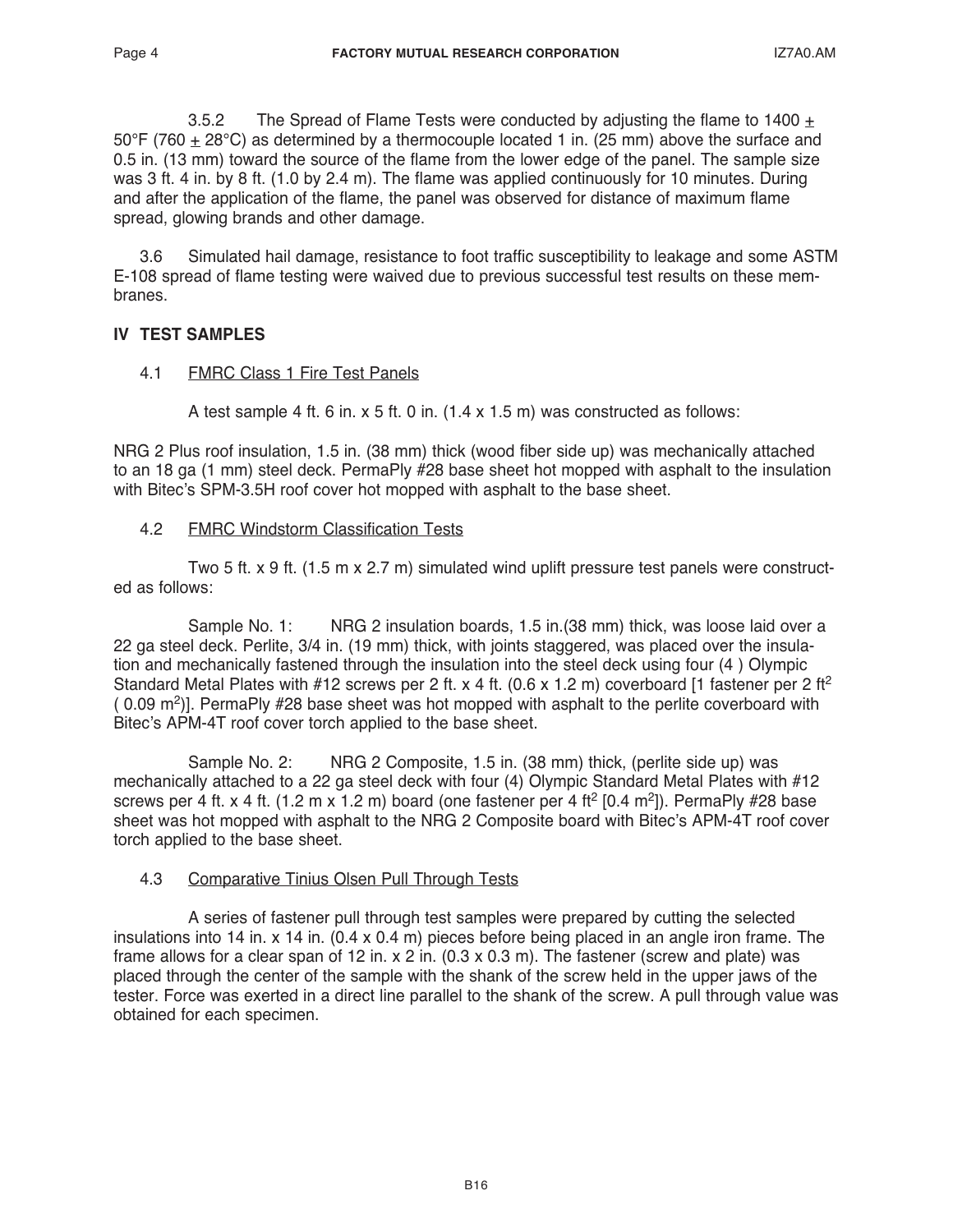# 4.4 Comparative Tinius Olsen Delamination Tests

 A series of delamination tests were conducted by cutting the selected membranes into 2 in. (51 mm) wide strips and adhering the base and cap sheets together with either hot asphalt or hot torching. An edge of each of the membranes was placed in both the upper and lower jaws of the tester. Force was exerted in a direct line perpendicular to the membranes until a peel value was obtained for each combination of membranes.

# 4.5 ASTM E108 Spread of Flame Test Samples

 Three 3 ft. 4 in. by 8 ft. (1.0 x 2.4 m) test decks were constructed over 1/2 in. (13 mm) thick plywood as follows:

> 1.5 in (38 mm) NRG 2 Plus mechanically attached PermaPly #28 Base Sheet hot mopped to the insulation SFM-3.5H-FR torch adhered to the base sheet

# **V RESULTS**

### 5.1 FMRC Class I Fire Test Panels

 The calorimeter tests showed that the test panel has fuel contribution rates below the maximum permissible rate for Class 1 Insulated Steel Deck Roof construction. These rates and the Class 1 limits are given below:

## Maximum Average Rate of Fuel Contribution Btu/sq ft/min (kg-cal/sq m/min) for Various Intervals of Time

|                  | 3 min.     | $5 \text{ min}$ . | $10 \text{ min}$ . | Avg.      |
|------------------|------------|-------------------|--------------------|-----------|
| Class I Standard | 410 (1111) | 390 (1057)        | 360 (975)          | 285 (772) |
| Sample No. 1     | 348 (943)  | 333 (902)         | 304 (823)          | 269 (729) |

### 5.2 FMRC Windstorm Classification Tests

 Both of the Simulated Wind Uplift Pressure Test samples met the 60 psf (2.9 kPa) requirement for Class 1-60 Windstorm Classification. In addition, Sample No. 2 met the 90 psf (4.3 kPa) requirement for Class 1-90 Windstorm Classification.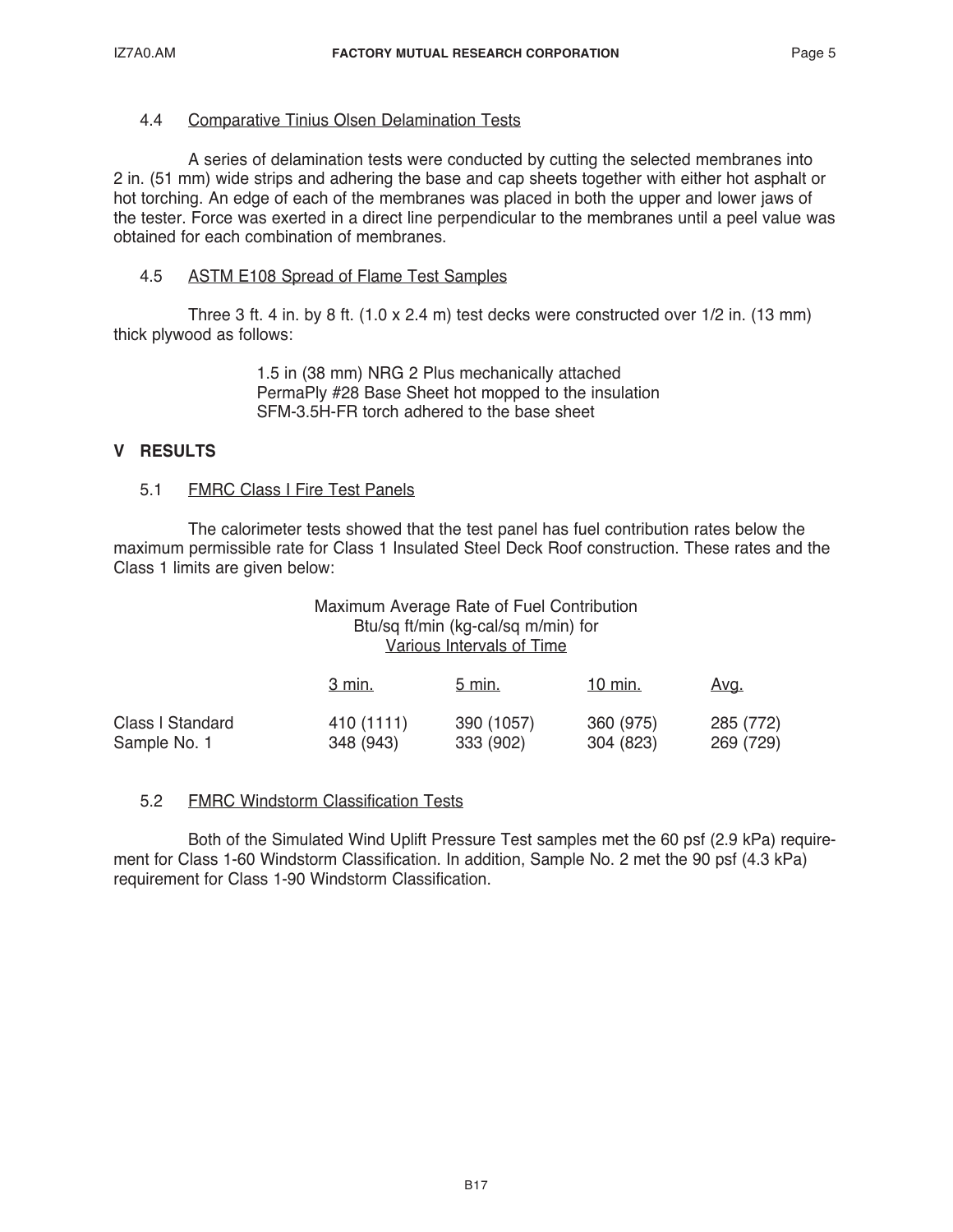# 5.3 Fastener Pull Through Insulation Tests

 The results of the fastener pull through insulation tests are as shown below. The NRG 2 Composite and Plus insulation boards were tested with the coverboard side face up.

| Fastener                     | Insulation                                                                           | Average of Three<br>Avg. Load. Ibs (kg) |                                |
|------------------------------|--------------------------------------------------------------------------------------|-----------------------------------------|--------------------------------|
| Dekfast Hexplate (metal)     | 1.5 in. NRG 2 Composite<br>1.5 in. NRG 2 Plus<br>1 in. wood fiber<br>3/4 in. perlite | 283<br>358<br>$210*$<br>$102*$          | (129)<br>(163)<br>(95)<br>(46) |
| Olympic Standard (metal)     | 1.5 in. NRG 2 Composite<br>1.5 in. NRG 2 Plus<br>1 in. wood fiber<br>3/4 in. perlite | 275<br>331<br>$216*$<br>$103*$          | (125)<br>(150)<br>(98)<br>(46) |
| Buildex Premium (metal)      | 1.5 in. NRG 2 Composite<br>1.5 in. NRG 2 Plus<br>1 in. wood fiber<br>3/4 in. perlite | 285<br>330<br>$104*$<br>$101*$          | (130)<br>(150)<br>(47)<br>(46) |
| Rawl 3 in Insulation (metal) | 1.5 in. NRG 2 Composite<br>1.5 in. NRG 2 Plus<br>1 in. woodfiber<br>3/4 in. perlite  | 292<br>328<br>$199*$<br>$105*$          | (133)<br>(149)<br>(90)<br>(48) |

\* values are taken from Jl OQ3A3.AM

### 5.4 Base and Cap Sheet Delamination Tests

The results of the base and cap sheet membrane delamination tests are shown below. From the previous test program, PermaPly #28 Base Sheet is considered to be the most critical.

| <b>Cap Sheet</b> | Application    | Average of Three<br>Avg. Load. Ibs (kg) |  |
|------------------|----------------|-----------------------------------------|--|
| APS-4T           | Torched        | (2.2)<br>4.9                            |  |
| APM-4T           | Torched        | (2.0)<br>4.5                            |  |
| <b>SPM-4.5T</b>  | <b>Torched</b> | (4.5)<br>9.8                            |  |
| SPS-3H           | Hot asphalt    | (2.9)<br>6.5                            |  |

# 5.5 ASTM E108 Spread of Flame Tests

| Sample No. | <b>Slope</b> | Class |     | Max Flame Spread. ft(m) |  |
|------------|--------------|-------|-----|-------------------------|--|
|            | $1/2$ in 12  |       | 2.5 | (0.8)                   |  |
|            | $3/4$ in 12  |       | 1.3 | (0.4)                   |  |
| -3         | $3/4$ in 12  |       | 2.9 | (0.8)                   |  |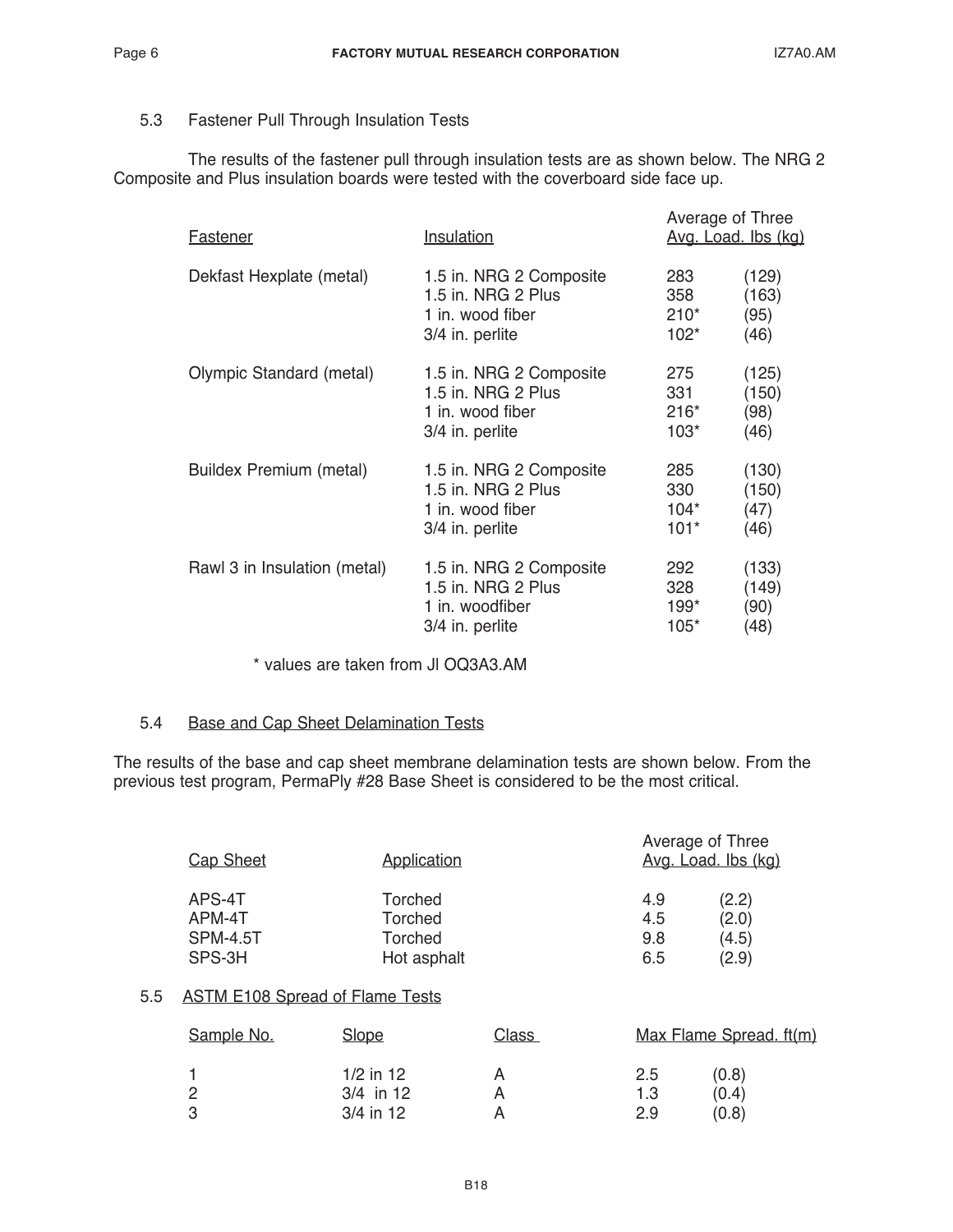# **Vl CONCLUSIONS**

6.1 The test results obtained, in conjunction with and/or compared to the results obtained in J.l. OQ3A3.AM, indicate that Bitec, Inc. modified bitumen roof covers, as shown below, meet FMRC Approved Standard 4470 requirements for Class 1 Fire and 1-60 and 1-90 Windstorm Classifications in insulated roof construction, when installed as outlined in the current edition of the FMRC Approval Guide and as outlined below.

6.2 Insulation boards may be mechanically attached to steel or structural concrete roof decks using the minimum insulation thicknesses and fasteners shown below for the particular Windstorm Classification. Alternately, the insulation boards meet FMRC Class 1-60 and 1-90 Windstorm requirements, when secured to structural concrete decks with hot asphalt at the application rate of 25  $lbs/sq.$  (1.1 kg/ m<sup>2</sup>).

# 6.2.1 Class 1-60 Windstorm Classification

 6.2.1.1 NRG 2 – Min. 1.5 in. (38 mm) thick roof insulation boards are loosely laid over the roof deck. A min 1 in. (25 mm) thick wood fiber cover board or a 0.75 in. (19 mm) thick perlite cover board is placed over the insulation, with joints staggered, and mechanically secured through the insulation to the deck using the fasteners shown below applied at a density of 1 fastener per 2 ft2  $(0.2 \text{ m}^2)$ . The Approved base sheets are hot mopped to the coverboard. The cap sheets are then adhered to the base sheet with hot asphalt or by hot torching as shown below ( see Appendix A for fastener pattern). Karnak No.97 emulsion coating is applied to the cap sheet (coating is not required when SPM-3.5H-FR cap sheet is used) at a rate of 1-1/2 gal/sq (0.6 liters/m<sup>2</sup>).

6.2.2 Class 1-90 Windstorm Classification

 6.2.2.1 NRG 2 Composite or NRG 2 Plus, min. 1.5 in. (38 mm) thick, 4 x 4 ft (1.2 x 1.2 m) roof insulation boards are placed over the roof deck and secured to the deck using the fasteners shown below applied at a density of 1 fastener per 4 ft<sup>2</sup> (0.4 m<sup>2</sup>). The Approved base sheets are hot mopped to the coverboard. The cap sheets are then adhered to the base sheet with hot asphalt or by hot torching as shown below ( see Appendix A for fastener pattern). Karnak No.97 emulsion coating is applied to the cap sheet (coating is not required when SPM-3.5H-FR cap sheet is used) at a rate of  $1-1/2$  gal/sq  $(0.6$  liters/m<sup>2</sup>).

6.3 The following base sheets and fasteners may be used in the assemblies described above:

6.3.1 Base sheets

| a) $GAF:$   | GAFGLASS #75 |
|-------------|--------------|
| $b)$ OCF:   | PermaPly #28 |
| c) Celotex: | Vaporbar GB  |
| d) Schuller | GlasBase     |

- 6.3.2 Fasteners (# 12 screws for steel deck and #14 screws for concrete decks)
	- a) Olympic Standard Plate (metal)
	- b) Rawl 3 in. Insulation Plate (metal)
	- c) Dekfast Hex Plate (metal)
	- d) Buildex Premium Metal Plate (metal)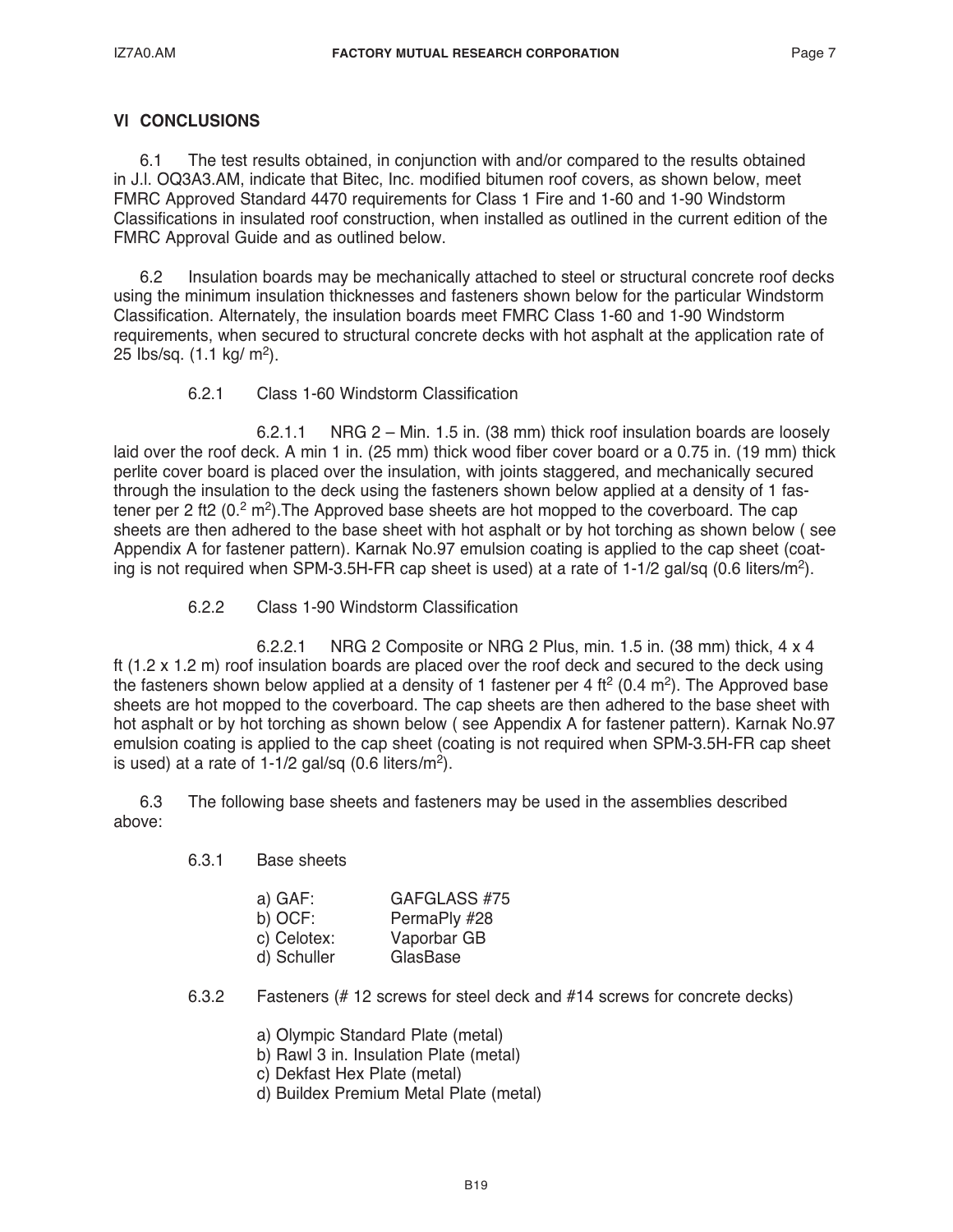6.4 ASTM E108 Spread of Flame Ratings – the roof cover assemblies shown above have obtained the following ASTM E108 Spread of Flame ratings for non -combustible decks when coated with Karnak No.97 emulsion coating (coating is not required when the SPM-3.5H-FR cap sheet is used):

| <b>Roof Cover</b>  | Max. Slope  | Rating |
|--------------------|-------------|--------|
| APS-4T             | 1.5 in 12   | А      |
| APM-4T; APM-4.5T   | 1.5 in $12$ | B      |
| SPM-4.5T; SPM-3.5H | $3/4$ in 12 | B      |
| SPS-3H             | 3/4 in 12   | А      |
| SFM-3.5H-FR        | 3/4 in 12   |        |
|                    |             |        |

6.5 These and previous tests show that the above roof constructions in and of themselves alone would not create a need for automatic sprinkler protection.

6.6 The number of insulation fasteners must be increased by 50% at the roof comers to meet 1-60 Windstorm Classification and at the roof comers and edges to meet 1-90 Windstorm Classification. See Loss Prevention Data Sheets 1-28, 1-29, and 1-29S for details.

6.7 The roof covers must be installed using an FMRC Approved roof perimeter flashing system (see FMRC Approval Guide).

6.8 The tested insulations, when installed as described above, meet Factory Mutual Research Corporation Approval requirements, and when Approval is effective, will be listed in the Factory Mutual Research Corporation Approval Guide.

6.9 Approval is effective when the Approval Agreement (FMRC Form L-15) is signed and received by Factory Mutual Research Corporation.

6.10 Continued Approval will depend upon satisfactory field experience and periodic Facilities and Procedures Audit quality assurance follow-up inspections.

# **Vll MARKINGS**

7.1 The manufacturer shall mark each roll with the manufacturer's name and product trade name, the FMRC Approval Mark, and the words, "Roof cover subject to the conditions of Approval as described in the FMRC Approval Guide."

7.2 Markings indicating FMRC Approval shall only be applied to such products as Approved by this report at manufacturing facilities that are under FMRC's follow-up Facilities and Procedures Audit program.

### **VIII MANUFACTURER'S RESPONSIBILITIES**

8.1 To assure compliance with installation procedures in the field, the manufacturer shall supply to the installer such necessary instructions or assistance as required to produce the desired performance achieved in the tests.

8.2 The manufacturer shall notify the Factory Mutual Research Corporation of any planned change in the Approved product prior to general sale or distribution. All requests for changes shall be made and agreed to in writing, utilizing Factory Mutual Research Corporation Form 797, "Approved Product-Revision Report'.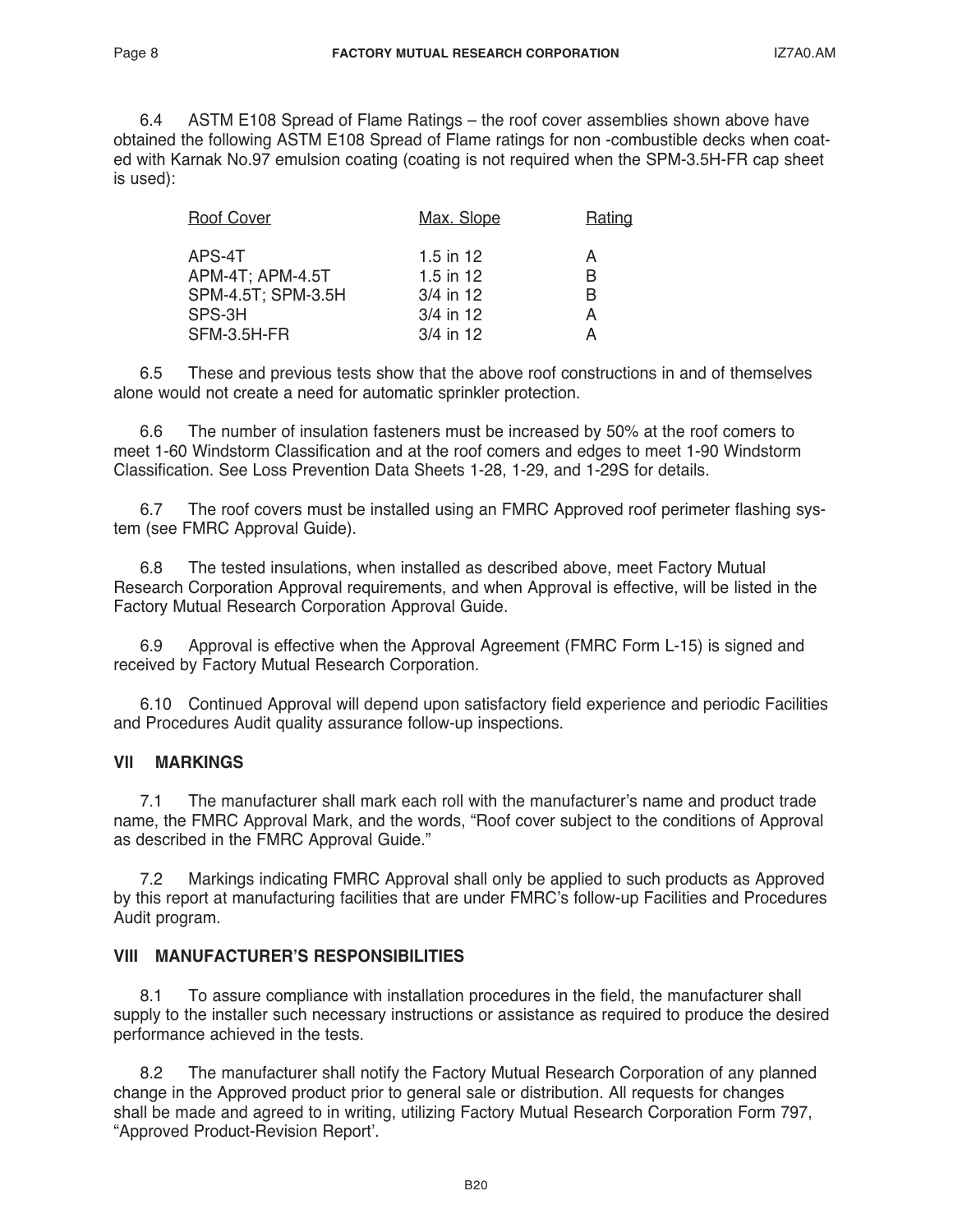8.3 The manufacturer agrees that the use of the Factory Mutual Research Corporation name or Approval Mark is subject to the conditions and limitations of the Factory Mutual Research Corporation Approval. Such conditions and limitations must be included in all references to FMRC Approval.

8.4 Continued Approval is based upon the manufacture of roof covers in accordance with this Approval Report, satisfactory field experience, and continued use of acceptable quality control procedures as determined by Facilities and Procedures Audits.

# **IX FACILITIES AND PROCEDURES AUDITS**

9.1 Ongoing follow-up Facilities and Procedures Audits at the Morrilton, AR facility have indicated that Bitec, Inc. has the necessary equipment, facilities, personnel and quality controls to manufacture roof covers listed in this report, according to Factory Mutual Research Corporation Approval requirements.

9.2 Periodic, unannounced Facilities and Procedures Audits will be conducted to determine that the quality and uniformity of the component parts being used in the manufacture of Factory Mutual Research Corporation Approved roof insulation boards is being maintained and that they are providing a level of quality equivalent to that originally tested and Approved.

9.3 Factory Mutual Research Corporation Approval recognition is contingent upon satisfactory results of the follow-up Facilities and Procedures Audits.

 9.3.1 Unsatisfactory results of Facilities and Procedures Audits may result in additional Facilities and Procedures Audits as deemed necessary by Factory Mutual Research Corporation or forfeiture of Approval recognition.

# **TEST SUPERVISION AND REPORT BY: REVIEWED BY:**

 $-$ ()  $\sqrt{1}$ ,  $\sqrt{1}$ ,  $\sqrt{1}$ 

**Assistant Section Manager** 

George A. Smith, Manager<br>Building Materials Section

JEG/

Attached: Appendix A – Fastener Pattern, 1-60 and 1-90 Rating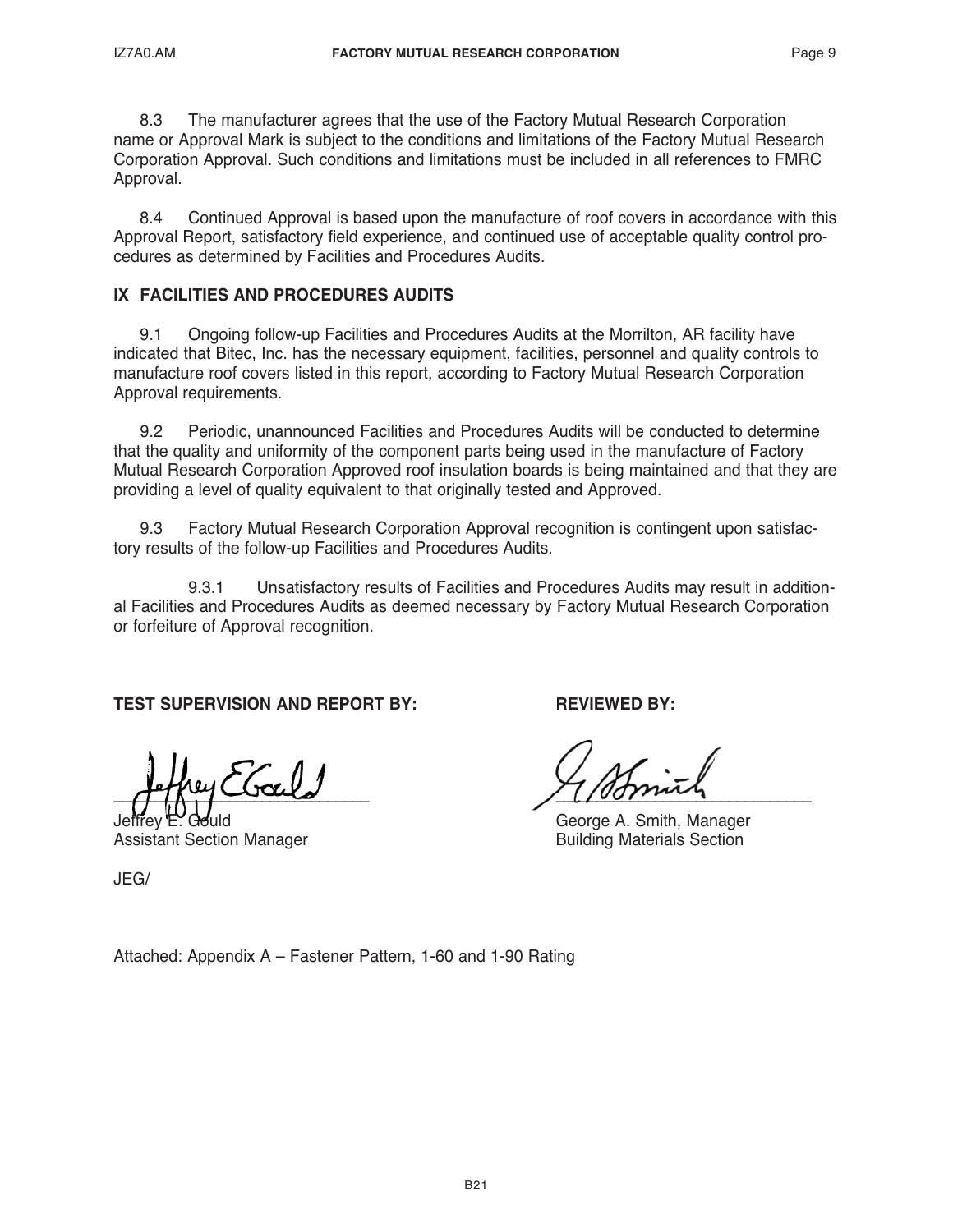Appendix A Page 1 of 2



<sup>1-60</sup> Fastener Pattern For Use With Cover Boards Four (4) Fasteners per 2 ft x 4 ft (0.6m x 1.2 m) Cover Board [1 fastener per 2 ft<sup>2</sup> (0.2 m<sup>2</sup>)]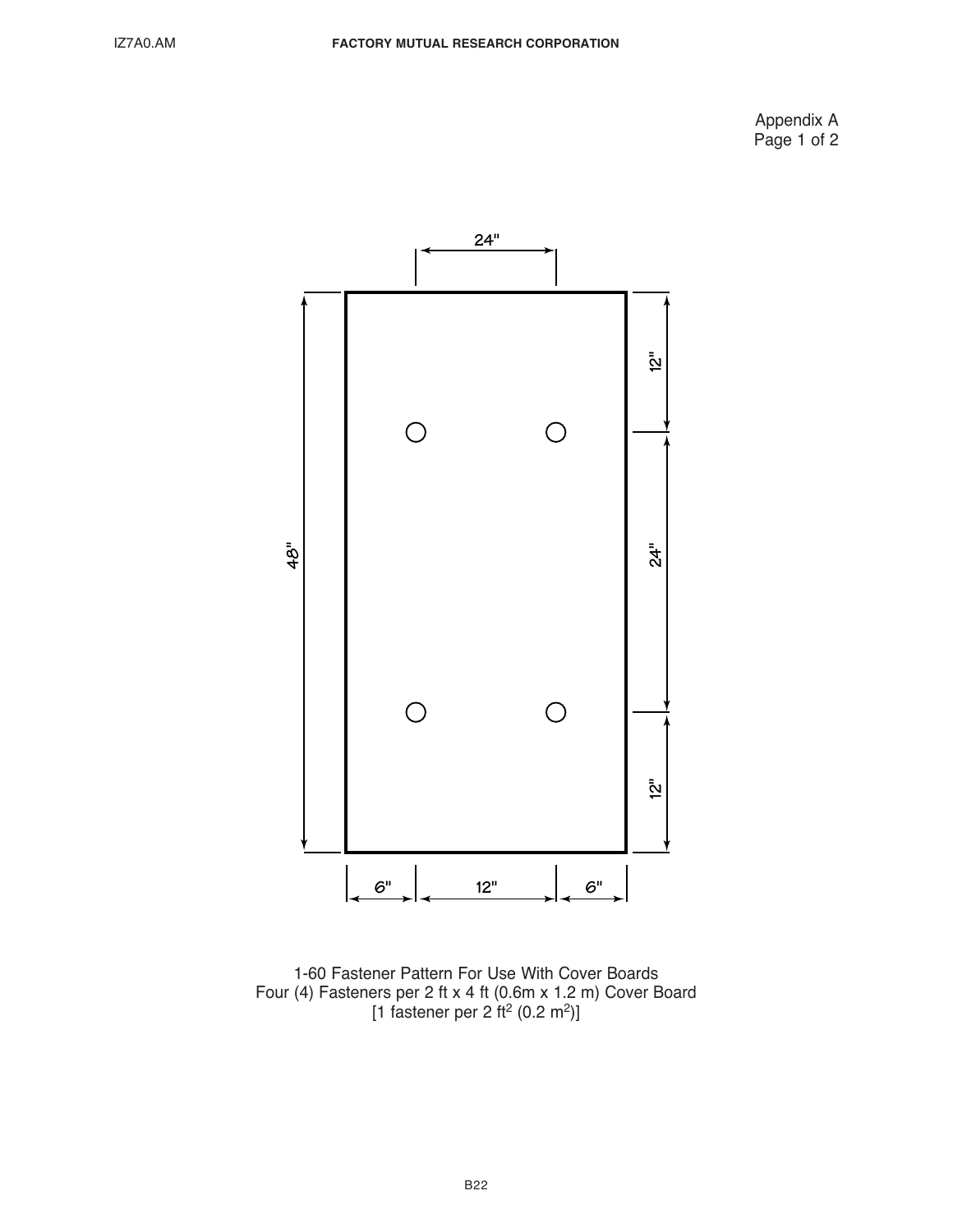Appendix A Page 2 of 2



1-90 Fastener Pattern Four (4) Fasteners per 2 ft x 4 ft (1.2 m x 1.2 m) Composite Board [1 fastener per 4 ft<sup>2</sup> (0.4 m<sup>2</sup>)]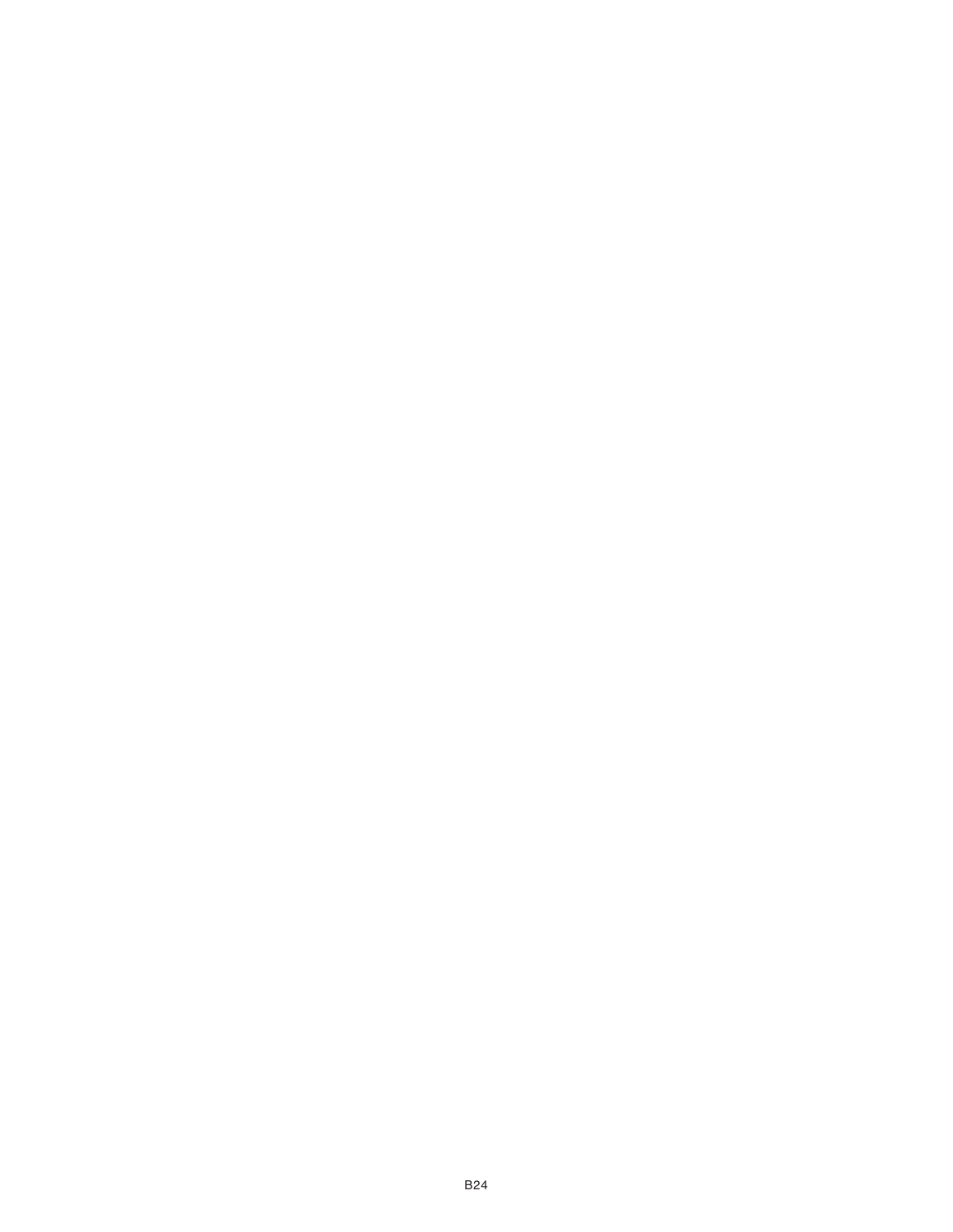

# Factory Mutual Research

1151 Boston-Providence Turnpike P.O. Box 9102 Norwood, Massachusetts 02062

OQ3A3.AM (FMRC STANDARD 4470)

March 23, 1989

# BITEC MODIFIED BITUMEN ROOF COVERS (APM-4.5T, APS-4T, SPM-4.5T, SPM 3.5H, and SPS-3H) FOR USE IN

- 1) Recover
- 2) Insulated Steel Deck
- 3) Concrete Deck Constructions

from BITEC INCORPORATED

P.O. BOX 497 NO. 2 INDUSTRIAL PARK DRIVE MORRILTON, ARKANSAS 72110

# I INTRODUCTION

1.1 Bitec Incorporated submitted their modified bitumen membrane roof covers for testing to determine if they meet Factory Mutual Research Corporation Standard 4470 approval requirements for Class I Fire and I-60 or I-90 Windstorm Classification in Recover and Insulated Steel and Concrete Deck Roof Constructions.

1.2 Examination included fire testing for potential interior fire spread, ASTM E-108 (83) Fire Tests of Roof Coverings, and physical testing for fastener pull-through-insulation, pull-through-base sheet, simulated wind uplift, simulated hail damage, resistance to foot traffic, and susceptibility to leakage.

1.3 Test results indicate that the modified bitumen membrane roof covers meet Factory Mutual Research Corporation Standard 4470 approval requirements for Class I Fire and I-60 or I-90 Windstorm Classification when installed as described in the Conclusions of this report.

### II MATERIAL DESCRIPTIONS

2.1 The proprietary formulations of the following materials are on file at Factory Mutual Research Corporation.

### 2.2 Components

 2.2.1 APP Membrane (APS or APM) is a bitumen-polymer waterproofing membrane of distilled bitumen, strengthened with plastomers and reinforced with a continuous filament non-woven spunbond polyester core, supplied in 0.15 or 0.13 in. (4 or 4.5 mm) thickness.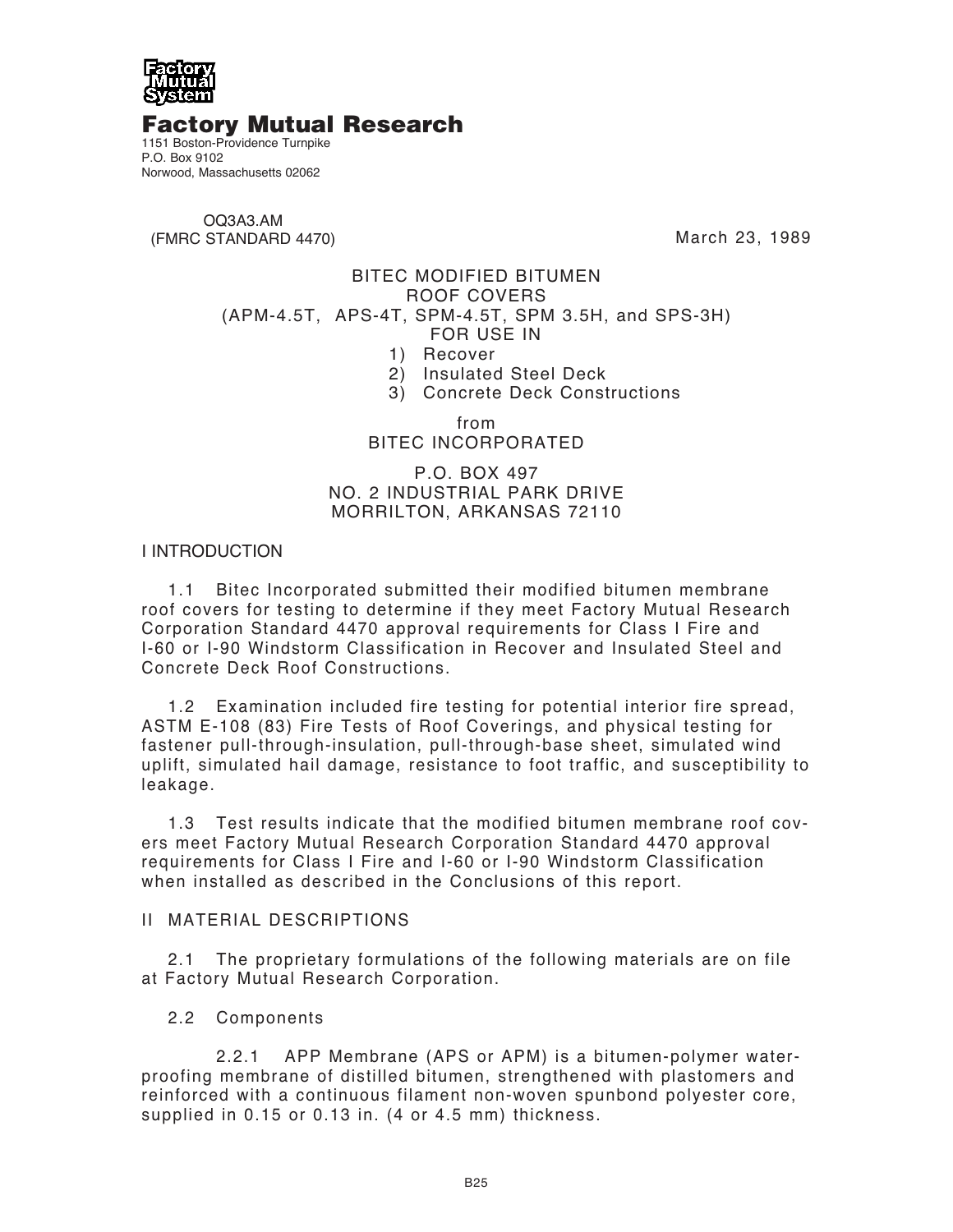2.2.2 SBS membrane (SPS or SPM) is a polymer-modified elastomeric waterproofing membrane based on styrene butadiene styrene thermoplastic, reinforced with a continuous filament non-woven spunbond polyester core. Supplied in 0.18, 0.14, and 0.12 in. (4.5, 3.5 and 3.0 mm) thickness.

2.2.3 FMRC Approved fasteners and metal plates.

 2.2.3.1 Screws: The screw is Size No. 10 or larger with No. 12 high thread design and Truss No. 3 Phillips head. It has a modified BP type milled slot self-drilling point. The length varies and at least 1/2 in. (12 mm) of the screw must protrude through the steel roof deck when installed.

 2.2.3.2 Metal Stress Plates: Steel sections formed in various dimensions with a hole in the center through which the screw is driven.

2.2.4 Insulation, FMRC Approved.

 2.2.4.1 Fiberglas Roof Insulation board is a rigid factory fabricated board consisting of a glass fiber core faced on the top side with 40 lb (18.1 Kg) Kraft paper sheet. The paper facing is adhered to the glass fiber core with hot asphalt. The board is manufactured in 4 ft x 3-8 ft (1.2 m x 0.9-2.4 m) sizes.

 2.2.4.2 Perlite Board Roof Insulation is expanded perlite blended with selected binders and fibers. It is supplied in 2 ft x 4 ft (0.6 x 1.2 m) size and 3/4 in. (19 mm) thick.

 2.2.4.3 Wood Fiberboard Roof Insulation is an asphalt emulsion coated wood fiber based board 1 in. (25 mm) thick. The insulation is supplied in 4 ft x 2-8 ft  $(1.2 \text{ m} \times 0.6 - 2.4 \text{ m} \text{ size}).$ 

 2.2.5 Factory Mutual Approved fiberglass base sheet is an asphalt coated fiberglass mat supplied in rolls 3 ft x 100 ft (0.9 m x 30.5 m). It is further coated with either fine or coarse mineral surfacing.

2.3 Roof Cover Systems

2.3.1 APS – 4T

 Approved insulation, one ply of fiberglass base sheet and one ply of APS-4T (0.15 in.) modified bitumen roofing membrane, torch applied – smooth surface.

2.3.2 APM – 4.5T

 Approved insulation, one ply of fiberglass basesheet and one ply of APM4.5T (0.18 in.) modified bitumen roofing membrane, torch applied – mineral (granular) roof surface.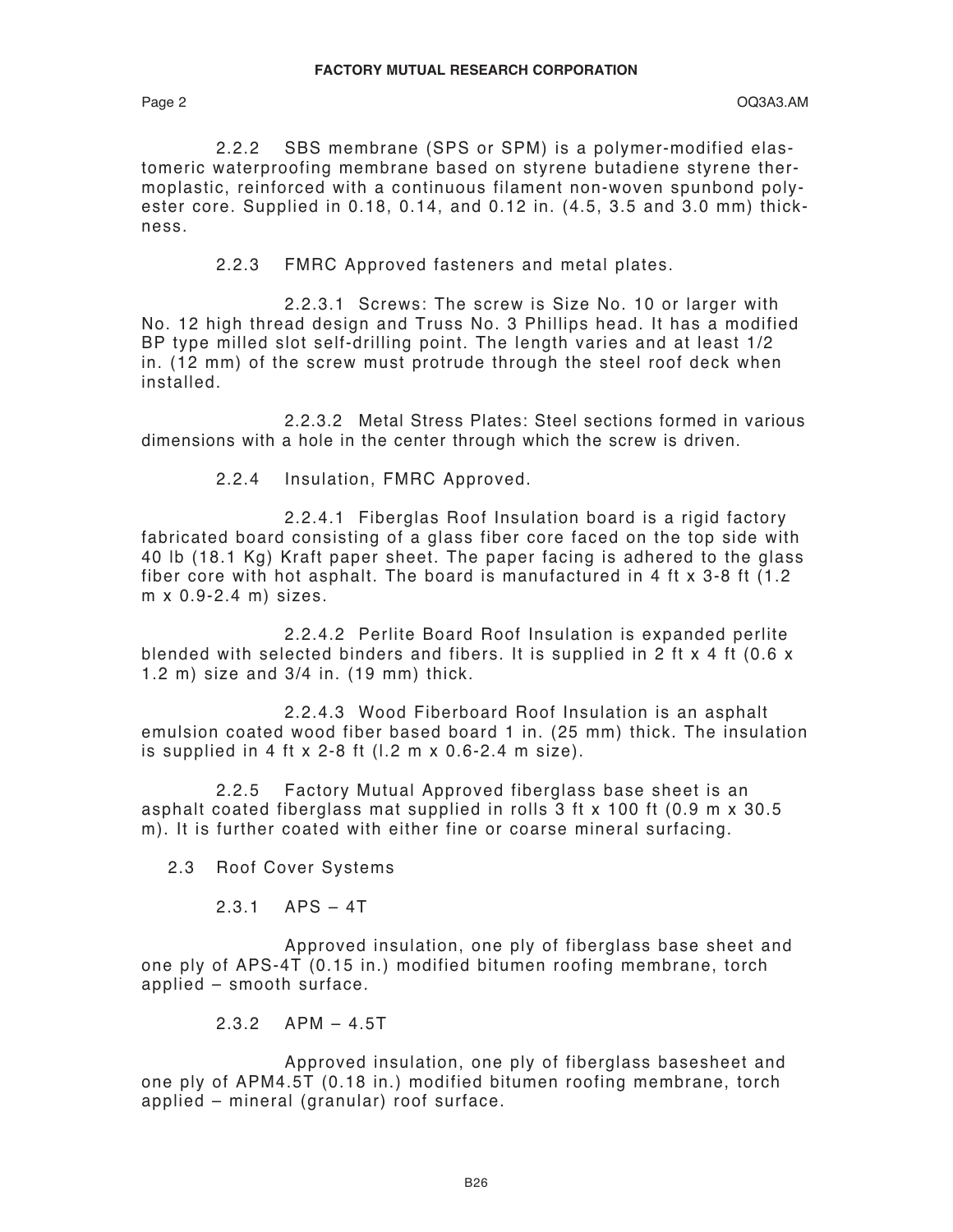OQ3A3.AM Page 3

2.3.3 SPM-4.5T

 Approved insulation, one ply of fiberglass basesheet and one ply of SPM-4.5T modified bitumen roofing membrane, torch applied – mineral (granular) roof surface.

2.3.4 SPM – 3.5H

 Approved insulation, one ply of fiberglass basesheet and one ply of SPM-3.5H modified bitumen roofing membrane, hot mop applied – mineral (granular) roof surface.

2.3.5 SPS-3H

 Approved insulation, one ply of fiberglass basesheet and one ply of SPS-3H modified bitumen roofing membrane, hot mop applied – smooth roof surface.

III TESTS: CRITERIA AND PROCEDURES

3.1 Tests conducted were as required by Factory Mutual Research Corporation Standard 4470 – Roof Covers.

3.2 FMRC Class I Fire Tests

 The fire tests were conducted using the Factory Mutual Research Corporation Construction Materials Calorimeter which measures the maximum rate of fuel contribution by the sample roof cover/insulation combination, also expressed as maximum heat release rate (HRR); e.g. for a Class I rating, the assembly must exhibit a 3 minute heat release rate (HRR) no greater than 410 Btu/ft<sup>2</sup>/min. (1111 Kg-cal/m<sup>2</sup>/min.) in any 3 minute time frame during the 30 minute fire exposure.

3.3 ASTM E-108 (83) Fire Tests

 3.3.1 The exterior fire tests were conducted in accordance with the ASTM E-108 (83) Fire Tests of Roof Coverings, Class A, noncombustible deck test procedure. The wind velocity over the top of each sample was adjusted to 12  $\pm$  0.5 mph (5.4  $\pm$  0.2 m/s). The tests were conducted at various slopes.

3.3.2 Spread of Flame Tests – The flame was adjusted to 1400  $\pm$ 50°F (760  $\pm$  28°C) as determined by a thermocouple located 1 in. (25 mm) above the surface and 1/2 in. (13 mm) toward the source of the flame from the lower edge of the panel. Sample size was 3-1/3 ft x 10 ft (1.0 m x 3.05 m). The flame was applied continuously for 10 minutes. During and after application of the flame, the panel was observed for distance of maximum flame spread, glowing brands and other damage.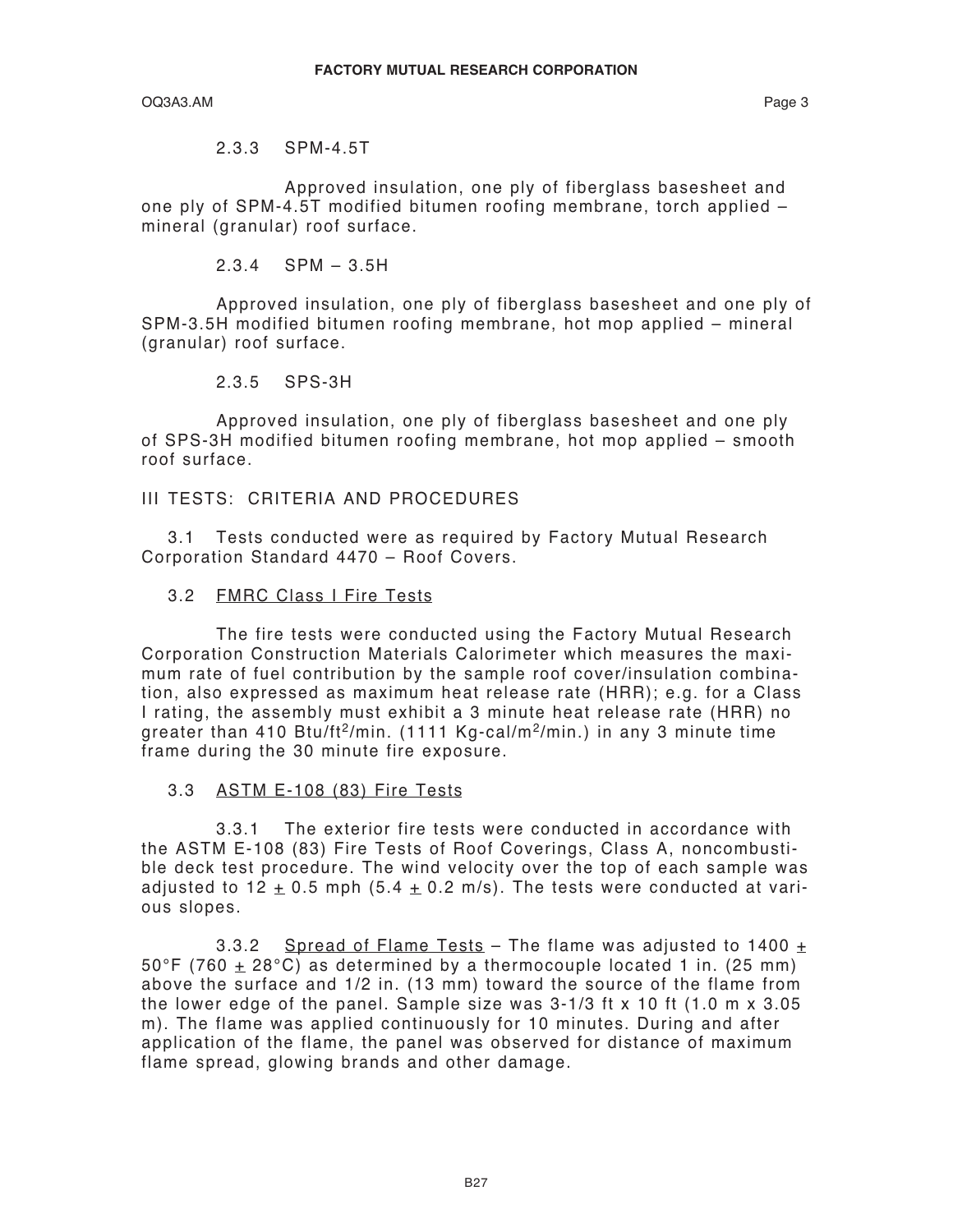### 3.4 Fastener Pull-Through-Insulation and Pull-Through Base Sheet Tests

 3.4.1 Pull-through tests of fastener/insulation combinations and fastener/base sheet combinations were conducted prior to full-scale uplift tests to determine comparative performance of board strength or base sheet strength to resist "pull-through" of the fastener head. These comparative tests were conducted to determine the most critical constructions to be evaluated in the full-scale uplift tests.

 3.4.2 Tests were conducted using the Tinius Olsen tensile testing machine with force exerted on each test sample at a constant speed of 2 in. (51 mm)/min.

### 3.5 FMRC Windstorm Classification Tests

 3.5.1 Tests were conducted using the FMRC uplift test apparatus to evaluate the ability of the above deck components to resist a simulated wind force of 60 psf (2.9 kPa) or 90 psf (4.3 kPa) without failure of the assembly.

 3.5.2 The uplift pressure test utilizes a 9 ft (2.7 m) long x 5 ft (1.5 m) wide x 2 in. (51 mm) deep steel pressure vessel arranged to apply air pressure at pre-established standard rates to the underside of the test panel which forms the top of the pressure vessel. The vessel is pressurized with compressed air.

 3.5.3 A net force of 30 psf (1.4 kPa) was applied to each test sample and maintained for 1 minute. The force was increased to 45 psf (2.2 kPa), then to 60 psf (2.9 kPa) and held for 1 minute at each increment. This schedule was increased in increments of 15 psf (0.7 kPa) every minute until failure occurred .

### 3.6 FMRC Simulated Hail Damage Test

 3.6.1 The simulated hail damage test was conducted using the Factory Mutual Research Corporation simulated hail damage test apparatus to evaluate the ability of the roof covering to withstand a hailstorm without damage to the membrane. The test criteria requires that there must be no evidence of splitting or rupture of the roof cover.

 3.6.2 A 1-3/4 in. (49 mm) diameter steel ball weighing O.73 lbs. (0.3 kg) was dropped from a 17 ft 9-1/2 in. (5.4 mm) height through a 2 in. (51 mm) ID steel tube. This procedure was repeated several times on various sections of the sample. After each drop, the sample was inspected for any cracks in the weatherproof membrane. Initially, the sample was tested after a 28 day cure period. Following the initial testing, the sample was conditioned (weathered) for 1000 hours in the Factory Mutual Research Corporation Ultraviolet Weatherometer. The test procedure was then repeated on the conditioned sample.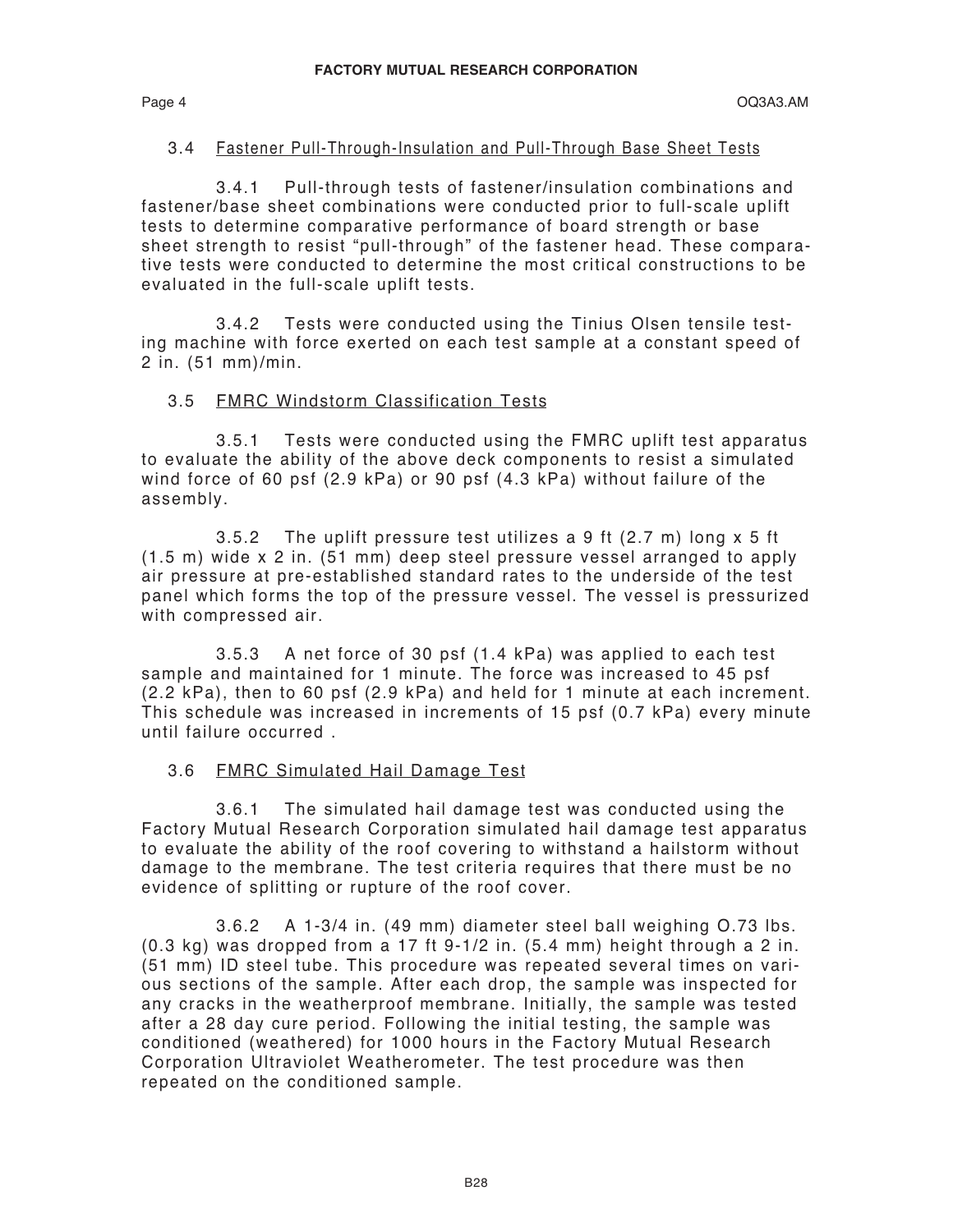5

# 3.7 FMRC Resistance to Foot Traffic Test

 3.7.1 The test was conducted to evaluate the ability of the roof cover to withstand simulated foot traffic without damage to the weatherproof membrane. The test criteria requires that there shall be no tearing or cracking of the protective cover causing exposure of the insulation.

 3.7.2 A 3 in. (76 mm) square steel plate with rounded corners was placed on the test sample. A 200 lb (91 kg) load was imposed on the plate, then reduced to zero. This cycle was repeated four additional times. After each cycle, the covering was inspected for damage.

# 3.8 FMRC Susceptibility to Leakage Test

 3.3.1 The leakage test was conducted in accordance with the Factory Mutual Research Corporation Susceptibility to Leakage Test procedure.

 3.8.2 The test apparatus consists of top and bottom sections which are bolted together with the specimen being evaluated placed as a diaphragm between the sections. The top and bottom sections consist of 9-1/4 in. (203 mm) diameter caps cemented to 7-3/4 in. (197 mm) diameter clear acrylic pipe. An 11-5/8 in. (295 mm) diameter pipe flange is cemented to the other end of each pipe section. Both top and bottom sections are bolted together at the flanges with the cover being evaluated placed between them. The apparatus is fabricated to allow both a standing head of water above and additional air pressure below the test sample. Each section is fabricated with two 1/2 in. (13 mm) diameter pipe outlets to allow connection of an air pressure inlet and pressure gauge.

 3.8.3 The 10 in. (254 mm) diameter specimen is bolted in place between the flanges of the test apparatus. Water is placed over the sample to a depth of 6 in. (152 mm) and maintained for a period of 7 days. At the end of the 7 day period, air is introduced below the water to a 1 psig (6.8 kPa) level and cycled 25 times from 1 psig (6.8 kPa) to ambient. Test criteria states that there shall be no signs of water leakage during the 7 day period. In addition, there shall be no signs of water leakage during or after the pressure cycles.

# IV TEST samples

### 4.1 FMRC Class 1 Fire Test Samples

 Two 4-1/2 ft x 5 ft (1.1 m x 1.5 m) calorimeter panels were constructed using 18 gauge corrugated steel roof deck as follows:

# Test Sample 1

15/16 inch (24 mm) thick fiberglass insulation board mechanically fastened to the steel deck fiberglass base sheet hot mop applied. System APM-4.5T membrane torch applied.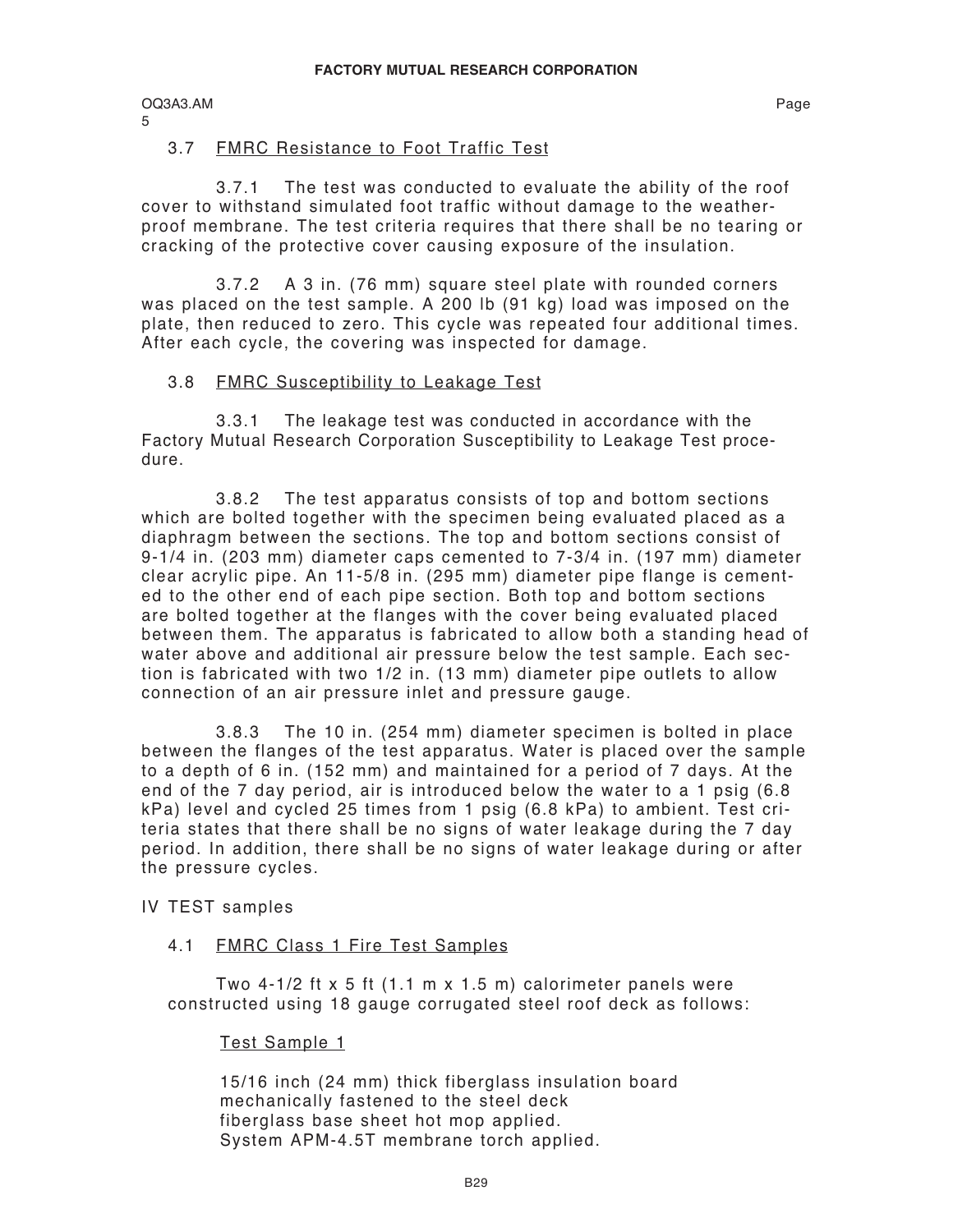### Test Sample 2

 1 inch (25.4 mm) thick Perlite insulation board mechanically fastened to the steel deck fiberglass base sheet hot mop applied. System SPM-3.5H hot mop applied.

#### 4.2 ASTM E-108 Spread of Flame Test Samples

 Five, 40 in. x 10 ft (1 m x 3 m) test decks were constructed over 1/2 in. (13 mm) thick plywood (CDX) as follows:

### Test Sample 1

 15/16 in. (24 mm) thick fiberglass insulation board. fiberglass base sheet hot mop applied. System APS-4T membrane torch applied. 3 inch (76 mm) wide lap.

### Test Sample 2

 15/16 in. (24 mm) thick fiberglass insulation. fiberglass base sheet hot mop applied. System APM-4.5T torch applied with a 4 inch (102 mm) lap.

### Test Sample 3

 15/16 inch (24 mm) thick fiberglass insulation. Fiberglass base sheet hot mop applied. System SPM 4.5T torch applied with a 4 inch (102 mm) lap.

### Test Sample 4

 1 inch (25 mm) thick wood fiber insulation. fiberglass base sheet hot mop applied. System SPS-3H membrane hot mop applied at a 25 lb (11.3 Kg) per square  $(9.3 \text{ m}^2)$  rate with 3 inch  $(76 \text{ mm})$  lap.

### Test Sample 5

 1 inch (25 mm) thick wood fiber insulation. Fiberglass base sheet hot mop applied. System SPM-3.5H membrane hot mop applied at a 25 lb (11.3 kg) per square (9.3 m2) rate with a 3 in. (76 mm) lap.

 All samples were coated with Karnak No. 97 emulsion coating at a 1-1/2 gallon (5.7 liters) per square  $(9.3 \text{ m}^2)$  rate.

### 4.3 Fastener Pull-Through-Insulation and Pull-Through Base Sheet Test Samples

 A series of fastener pull-through test samples were prepared by cutting the selected insulations and base sheets into  $14$  in. x  $14$  in.  $(0.35 \times 0.35 \text{ mm})$ pieces before being placed in an angle iron frame.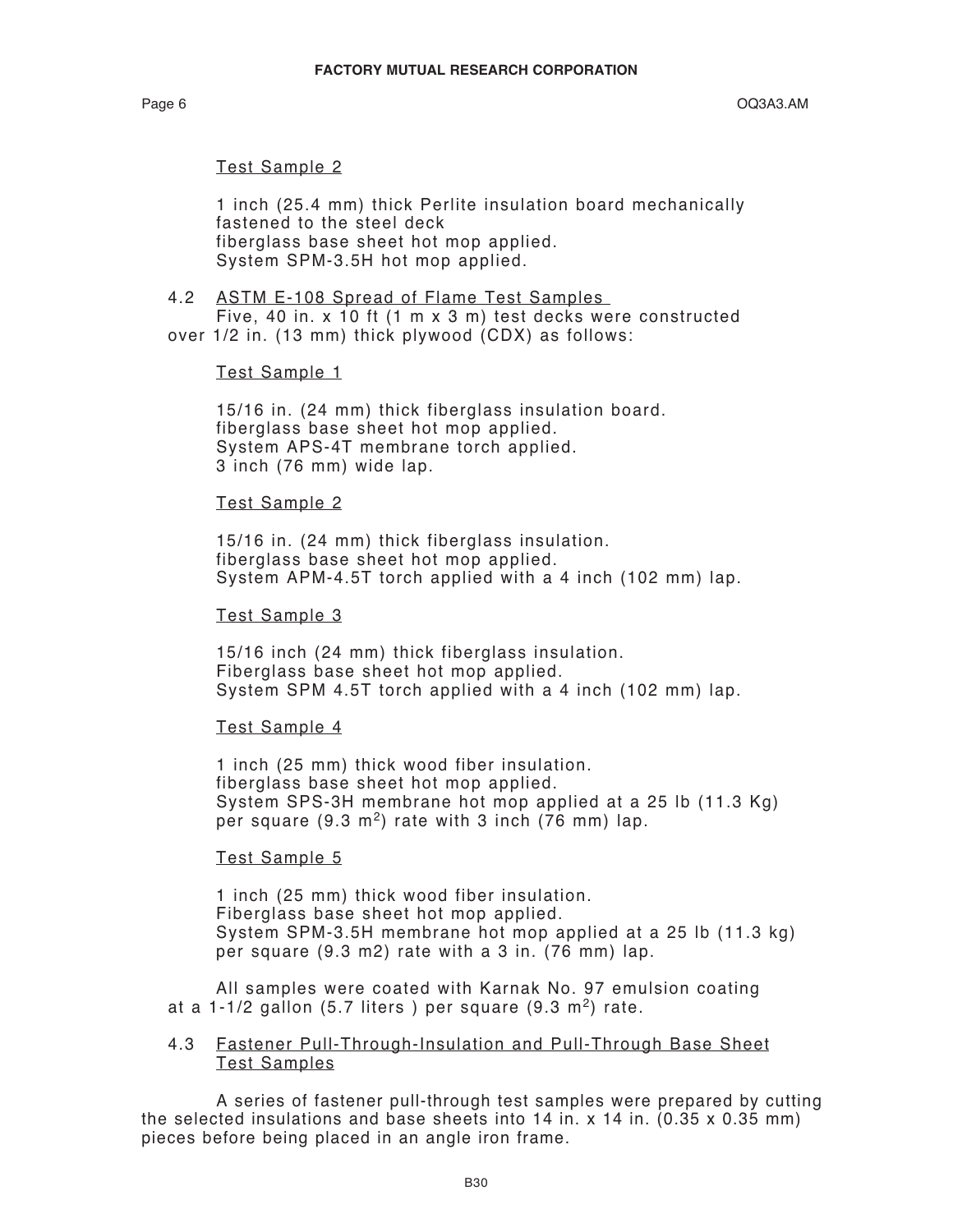### OQ3A3.AM Page 7

The frame allows for a clear span of 12 in. x 12 in.  $(0.3 \text{ mm} \times 0.3 \text{ mm})$ . The fastener (screw and plate) was placed through the center of the sample with the shank of the screw held in the upper jaws of the tester. Force was exerted in a direct line parallel to the shank of the screw. A pull-through value was obtained for each specimen.

### 4.4 FMRC Windstorm Classification Test Sample

Five 5 ft x 9 ft (1.5 m x 2.7 m) simulated wind uplift panels were constructed on 22 ga. steel deck. The constructions were as follows:

### Test Sample 1

15/16 in. (24 mm) thick fiberglass insulation board was mechanically fastened to the steel deck for preliminary securement with 2 fasteners per 3 ft x 4 ft (0.9 x 1.2 m) board.

A fiberglass base sheet was loose laid with a 4 inch (102 mm) lap. Fasteners were spaced 12 in. (.3 m) on center along laps and 12 in. (.3 m) o.c. along center line and driven through the insulation and deck.

System APM-4.5T membrane was torch applied with a 4 inch (102 mm) lap.

### Test Sample 2

3/4 inch plywood was used to simulate a concrete deck.

A fiberglass base sheet was loose laid with a 2 inch (51 mm) lap. Zonolite mechanical fasteners were spaced 7-1/2 inch (190 mm) on center along laps, and 16 inch (0.4 m) on center on center line.

System APS-4T membrane was torch applied with a 3 inch (76 mm) center line lap.

### Test Sample 3

15/16 inch (24 mm) thick fiberglass insulation fastened to steel deck with one fastener per 2 sq. ft. A fiberglass base sheet was hot mop applied. System APS-4T membrane torch applied with 3 inch (76 mm) side lap.

### Test Sample 4

15/16 inch (24 mm) fiberglass insulation board mechanically fastened to steel deck with 1 fastener per 3 sq. ft. A fiberglass base sheet was hot mop applied. System SPM 4.5T torch applied with 4 inch (102 mm) side laps.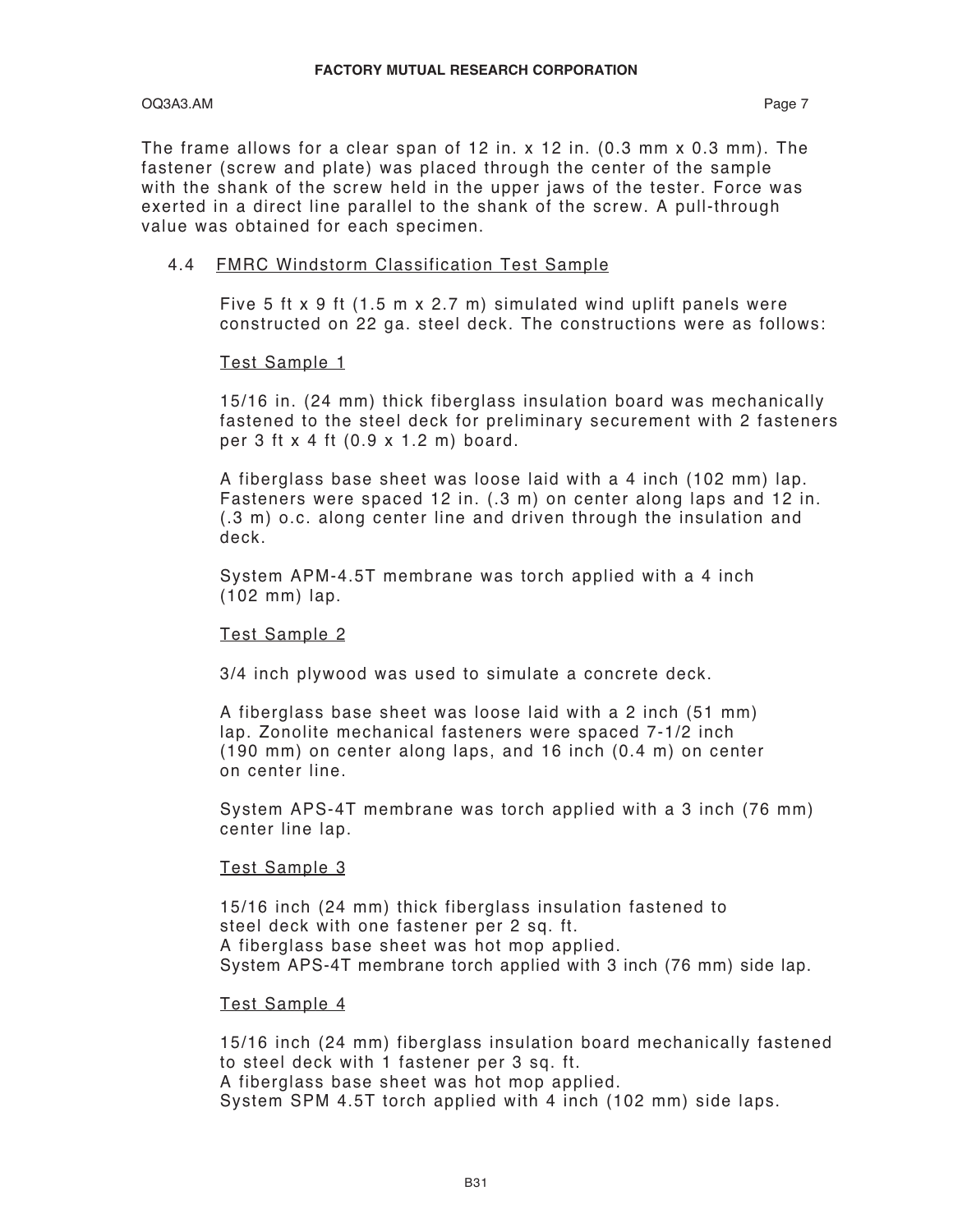### Test Sample 5

1 inch (25 mm) thick Perlite insulation board mechanically fastened to deck with 1 fastener per 2 sq. ft. A fiberglass base sheet hot mop applied. System SPS-3H membrane hot mop applied at a 25 lb (1.3 kg) per square (9.3 m2) rate.

### 4.5 FMRC Simulated Hail Damage Test Sample

 Three 2 ft x 4 ft (0.6 m x 1.2 m) samples were prepared. The constructions were:

### Test Sample 1

System SPS-3H hot mop applied to fiberglass insulation board.

### Test Sample 2

System SPM-4.5T torch applied to fiberglass base sheet which was hot mop applied to fiberglass insulation board.

### Test Sample 3

System APS-4T torch applied to fiberglass base sheet which had been hot mop applied to perlite insulation board.

### 4.6 FMRC Resistance to Foot Traffic Test Sample

 One 2 ft x 4 ft (0.6 m x 1.2 m) panel was prepared. The construction was identical to that described in Paragraph 4.4, Sample No. 3.

### 4.7 FMRC Susceptibility to Leakage Test Sample

 One 18 in. (45 mm) diameter sample was prepared as follows: A typical field seam was constructed using two pieces of membrane. The sample was coated as noted above, then conditioned in the Factory Mutual Research Corporation Ultraviolet Weatherometer for 1000 hours. The sample was then cut to a 10 in. (254 mm) diameter size and placed in the leakage test apparatus.

### V RESULTS

### 5.1 FMRC Class I Fire Tests

 The calorimeter tests showed the test panels to have fuel contribution rates below the maximum permissible rates for Class I Insulated Steel Deck Roof Construction. These rates and the Class I limits are given as follows: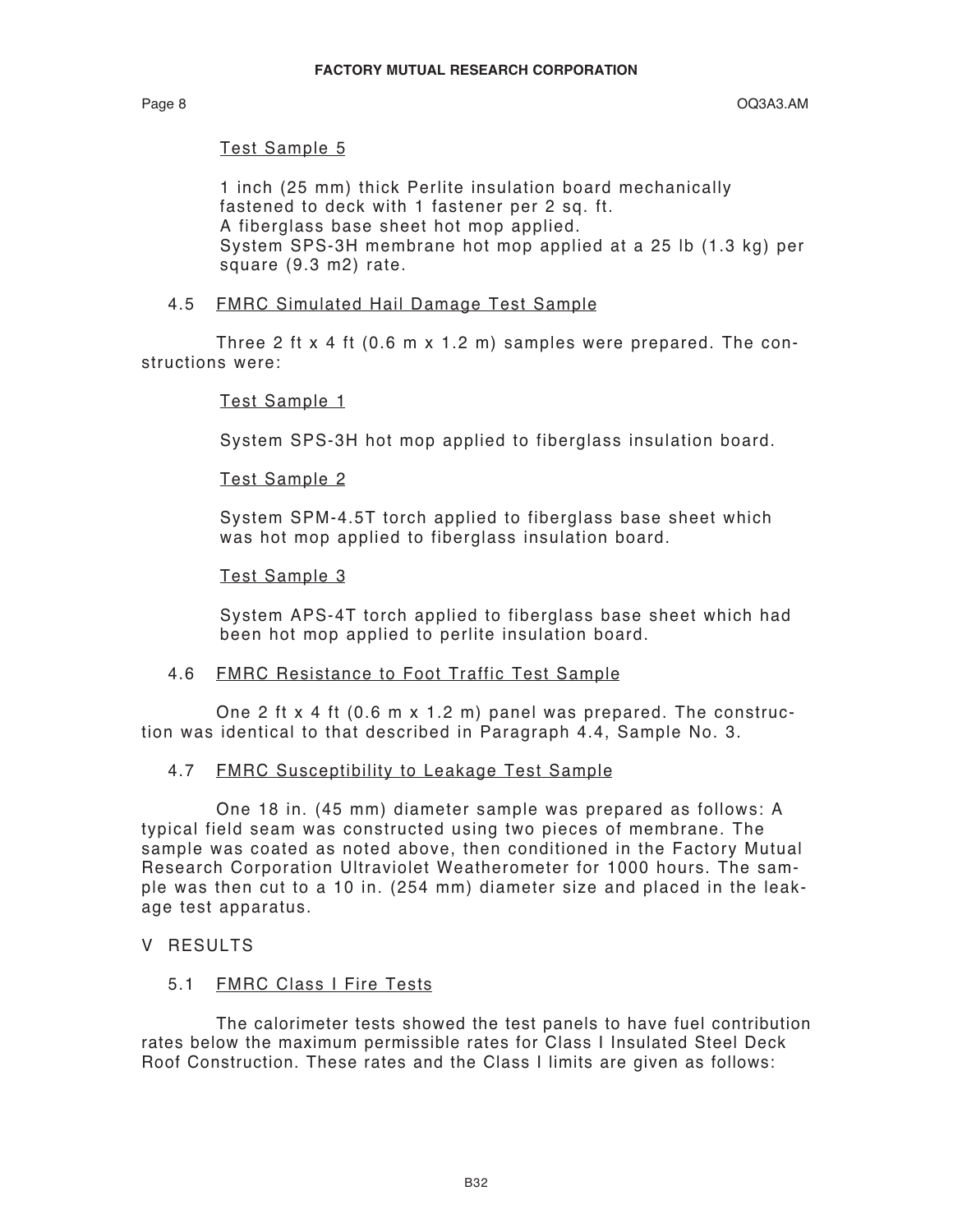OQ3A3.AM Page 9

### Maximum Average Rate of Fuel Contribution Btu/sq ft/min. (Kg-Cal /m2/min.) for Various Intervals of Time of Most Combustible Construction

|                  | 3 Min.     | 5 min.     | 10 min.   | <u>Avg.</u> |
|------------------|------------|------------|-----------|-------------|
| Class I Standard | 410 (1111) | 390 (1057) | 360 (975) | 285 (772)   |
| Test Sample 2    | 219 (591)  | 170 (459)  | 121 (327) | 76 (205)    |

### 5.2 ASTM E-108 (83) Spread of Flame Tests

The spread of flame test results are noted below:

|              | Sample No. System Designation | Slope                       | Class | Max. Flame Spread  |
|--------------|-------------------------------|-----------------------------|-------|--------------------|
|              | APS-4T                        | $1 - 1/2$ in. (38 mm)       | 1A    | 6 ft-0 in. (1.8 m) |
| $\mathbf{2}$ | $APM-4.5T$                    | $1 - 1/2$ in. (38 mm)       | IB.   | 8 ft-0 in. (2.4 m) |
| 3            | SPM-4.5T                      | $3/4$ in. $(19 \text{ mm})$ | IB.   | 7 ft-2 in. (2.1 m) |
| 4            | SPS-3H                        | $3/4$ in. $(19 \text{ mm})$ | IA.   | 6 ft-0 in. (1.8 m) |
| 5            | <b>SPM-3.5H</b>               | $3/4$ in. $(19 \text{ mm})$ | IB.   | 7 ft-6 in. (2.2 m) |

 At no time during the spread of flame tests was the deck exposed, flying brands developed or excessive lateral flame spread observed.

### 5.3 Fastener Pull-Through-Base Sheet or Insulation

 5.3.1 The results of the fastener pull-through-base sheet tests are given in the table below: Avg. Applied IIIt

| <b>Fastener</b> | <b>Base Sheet</b>                                 | Avy. Applied UIL.<br>Load in Ibs (Kg)       |
|-----------------|---------------------------------------------------|---------------------------------------------|
| Dekfast         | Permaply 28<br>GAF No. 75<br>GlasBase<br>Vaporbar | 139 (63)<br>170 (77)<br>126 (57)<br>132(60) |
| Olympic         | Permaply 28<br>GAF No. 75<br>GlasBase<br>Vaporbar | 89 (40)<br>118(54)<br>99 (45)<br>115(52)    |
| Rawl (Round)    | Permaply 28<br>GAF No. 75<br>GlasBase<br>Vaporbar | 93 (42)<br>120(54)<br>97 (44)<br>103(47)    |
| Rawl (Square)   | Permaply 28<br>GAF No. 75<br>GlasBase<br>Vaporbar | 90(41)<br>151 (68)<br>106 (48)<br>96 (44)   |
| Roofgrip        | Permaply 28<br>GAF No. 75<br>GlasBase<br>Vaporbar | 166 (75)<br>137 (62)<br>138 (63)<br>111(50) |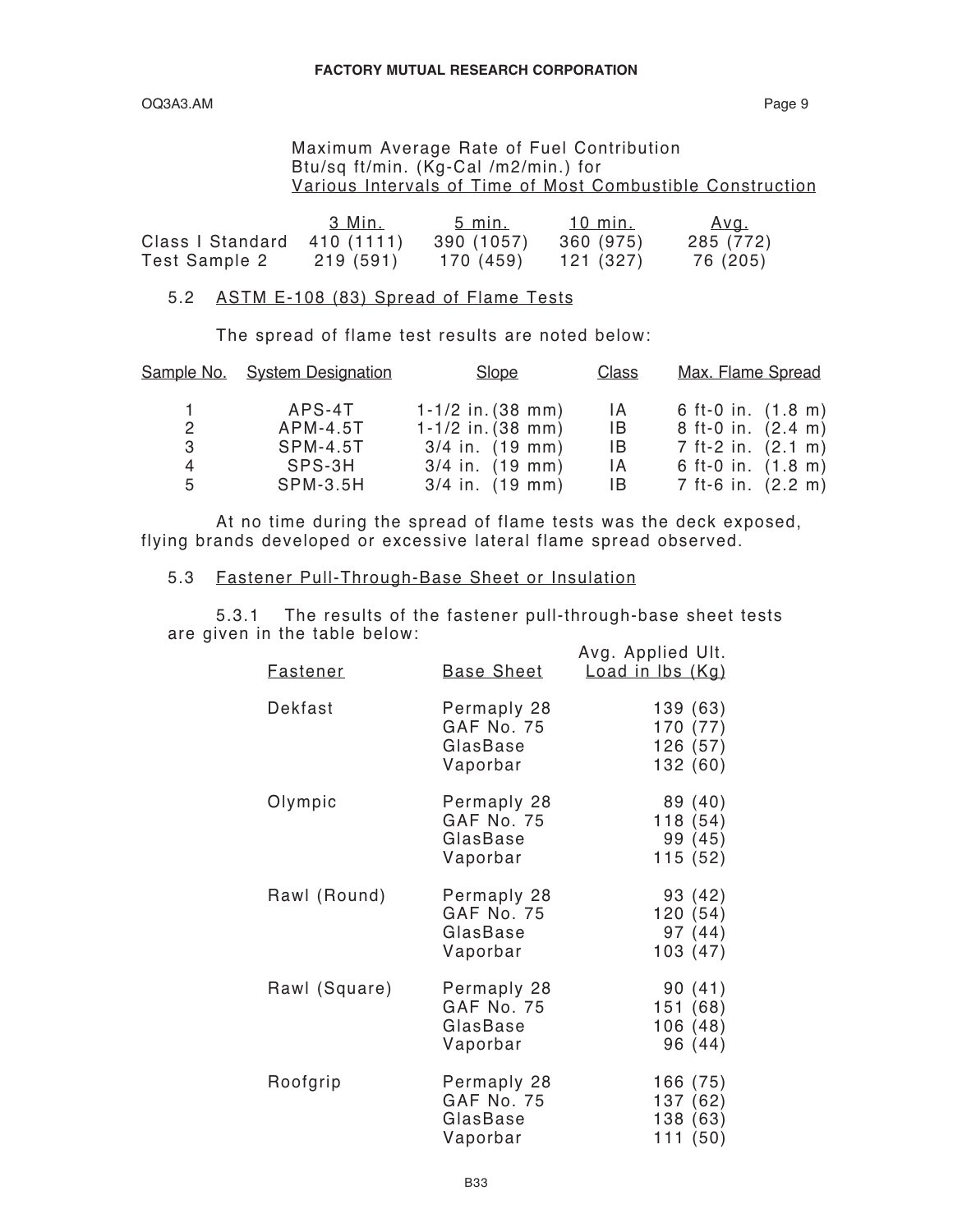5.3.2 The results of the fastener pull-through-insulation tests are given in the table below:

| <b>Fastener</b> | <u>Insulation</u>                   | Avg. Applied Ult.<br>Load in Ibs (Kg) |
|-----------------|-------------------------------------|---------------------------------------|
| Dek fast        | Wood fiber<br>Perlite<br>Fiberglass | 210 (95)<br>102(46)<br>170 (77)       |
| Olympic         | Wood Fiber<br>Perlite<br>Fiberglass | 216(98)<br>103(47)<br>197 (89)        |
| Rawl (Round)    | Wood Fiber<br>Perlite<br>Fiberglass | 199 (90)<br>105(48)<br>171 (78)       |
| Rawl (Square)   | Wood Fiber<br>Perlite<br>Fiberglass | 207 (94)<br>114(52)<br>162 (73)       |
| Roofgrip        | Wood Fiber<br>Perlite<br>Fiberglass | 104(47)<br>101(46)<br>164 (74)        |

### 5.4 FMRC Windstorm Classification Tests

5.4.1 All Simulated Wind Uplift test panels met the 60 psf (2.9 kPa) Factory Mutual Research Corporation requirements for Class I-60 Windstorm Classification. In addition, Sample Nos. 1, 2, 3, and 4 met the 90 psf (4.3 kPa) Factory Mutual Research Corporation requirements for Class I-90 Windstorm Classification.

5.5 After each drop of the simulated hail impactor, the Simulated Hail Damage Test samples were examined for cracking. There was no evidence of any cracking in the membrane during each test.

5.6 After each test cycle, the Resistance to Foot Traffic Test sample was examined. There was no evidence of damage to the roof cover.

5.7 The Leakage Test sample showed no signs of water leakage during the 7 day period or during or after the pressure cycles.

### VI CONCLUSIONS

6.1 Test results indicate that Bitec modified bitumen roof covers: APM-4.5T, APS-4T, SPM-4.5T, SPM-3.5H and SPS-3H meet Factory Mutual Research Corporation Standard No. 4470 Approval requirements for Class I Fire and I-60 and I-90 Windstorm Classifications when installed as follows: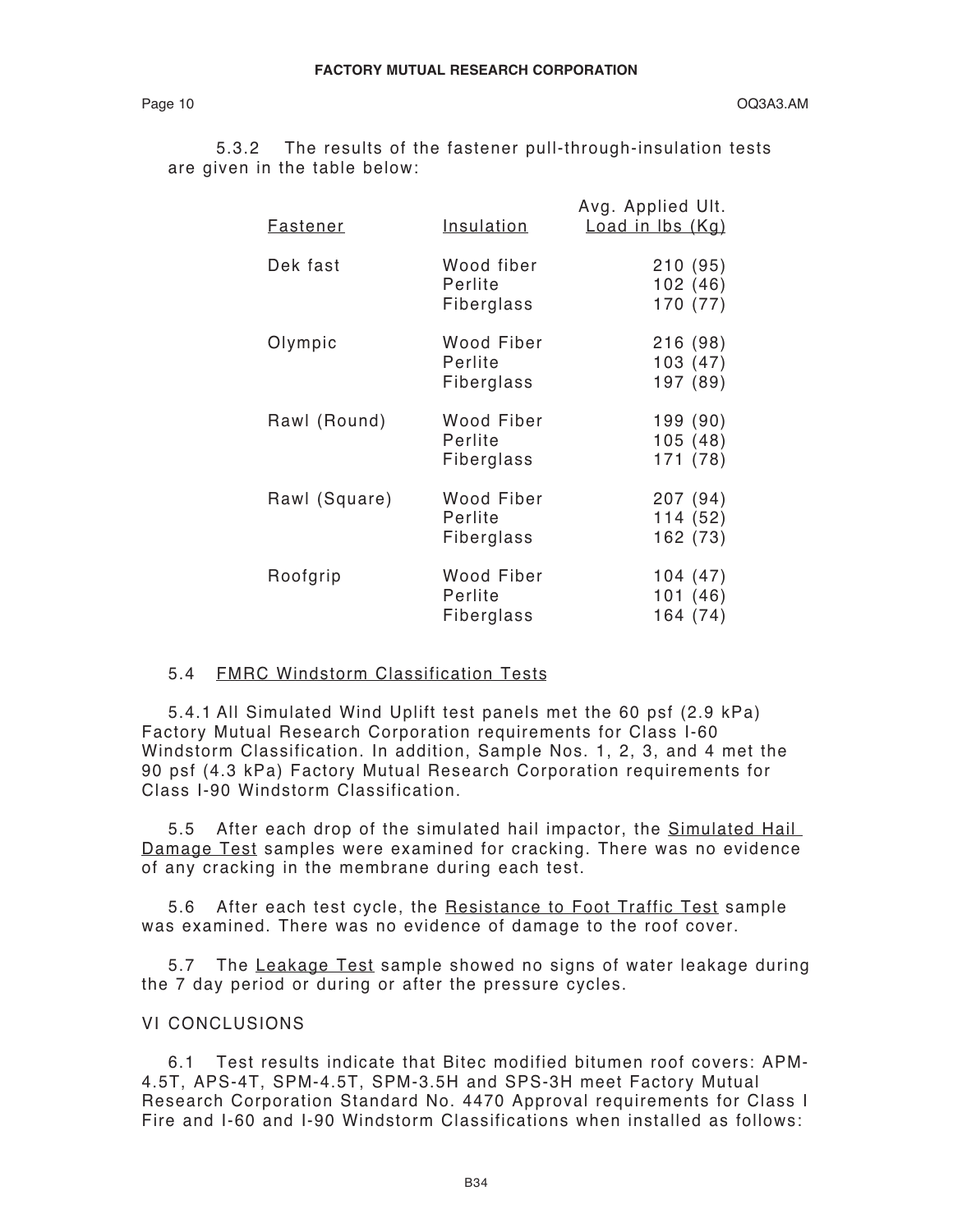### OQ3A3.AM Page 11

### 6.2 For Class I-60 Windstorm Classification

 6.2.1 Min. 1 in. (25 mm) thick FMRC Approved perlite or wood fiber roof insulation attached to the steel or concrete deck with any fastener listed below applied at a rate of one fastener per 2 ft<sup>2</sup> (0.2 m<sup>2</sup>). Any base sheet listed below is then applied to the top of the insulation with a full mop (25 lbs/sq (11.3  $Kg/9.3$  m<sup>2</sup>)) of hot asphalt. The assembly is then topped with any roof cover assembly listed above.

### 6.3 For Class I-90 Windstorm Classification

 6.3.1 Either Fiberglas (min. 15/16 in. (24 mm)), Perlite (min. 1 in. (25 mm)) or wood fiber (min 1 in. (25 mm)) insulation is fastened to the deck for preliminary securement with a minimum of two (2) FMRC Approved fasteners per board for all boards up to 4 ft x 4 ft (1.2 m x 1.2 m) or a minimum of four (4) fasteners per board for all boards between 4 ft x 4 ft (1.2 m x 1.2 m) and 4 ft x 8 ft (1.2 m x 2.4 m). Any base sheet listed below is then laid loose over the insulation with a 4 in. (102 mm) lap and fastened (with any fastener listed below) 12 in. (0.3 m) o.c. along the laps and the center line of the sheet. The assembly is then topped with any roof cover assembly listed above.

 6.3.2 Min. 15/16 in. (24 mm) thick Fiberglas roof insulation is fastened to the deck at a minimum rate of one fastener per 3 ft<sup>2</sup> (0.3 m<sup>2</sup>), Any base sheet listed below is then applied to the top of the insulation with a full mop (25 lbs/sq (11.3 Kg/9.3 m2)) of hot asphalt. The assembly is then topped with any roof cover assembly listed above.

 6.3.3 Any base sheet listed below is attached to FMRC Approved light weight concrete roof deck with Zonolite fasteners and large stress plates applied 7-1/2 in. (190.5 mm) o.c. along the 2 in. (50 mm) laps and 16 in. (406 mm) o.c. along the center line of the sheet. The base sheet is then topped with any roof cover assembly listed above.

Fasteners:

| ι ασισποισ. |                         |   |                  |
|-------------|-------------------------|---|------------------|
|             | 1. Steel Deck           | 2 | Concrete Deck    |
|             | Dekfast                 |   | Confas           |
|             | Olympic                 |   | Olympic (No. 14) |
|             | Rawl (square and round) |   | Rawl (drive)     |
|             | Roofgrip                |   | Tapcon           |
|             |                         |   |                  |

6.4 The roof cover assemblies tested obtained the following ASTM E-108 Spread of Flame designation for non-combustible decks when applied over any of the insulation assemblies described above and coated with Karnak No. 97 emulsion coating applied at a rate of  $1-1/2$  gal/sq (5.7 /9.3 m<sup>2</sup>).

| Roof Cover Designation | <u>Slope (Max.)</u>         | Rating |
|------------------------|-----------------------------|--------|
| APS-4T                 | $1-1/2$ in. (38 mm)         | A      |
| $APM-4.5T$             | $1 - 1/2$ in. (38 mm)       | B      |
| <b>SPM-4.5T</b>        | $3/4$ in. $(19$ mm)         | B      |
| SPS-3H                 | $3/4$ in. $(19 \text{ mm})$ | A      |
| <b>SPM-3.5H</b>        | $3/4$ in. $(19$ mm)         | В      |